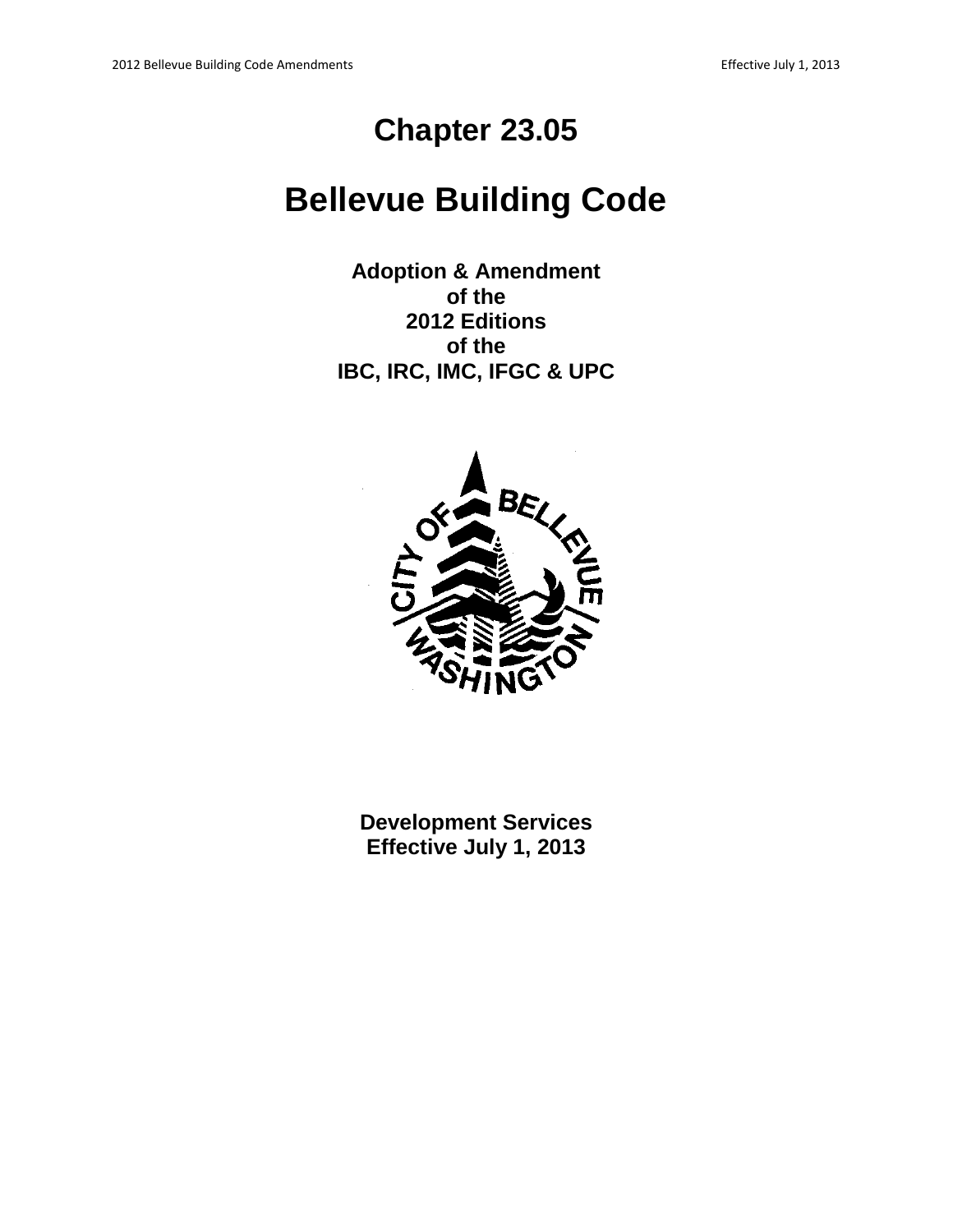**Copies of the Bellevue Building Code which include amendments to the 2012 IBC, IRC, IMC, IFGC and UPC can be obtained from:**

**Development Service City of Bellevue 450-110th Ave NE, Bellevue, WA 98009-9012 www.cityofbellevue.org/doc\_library.htm**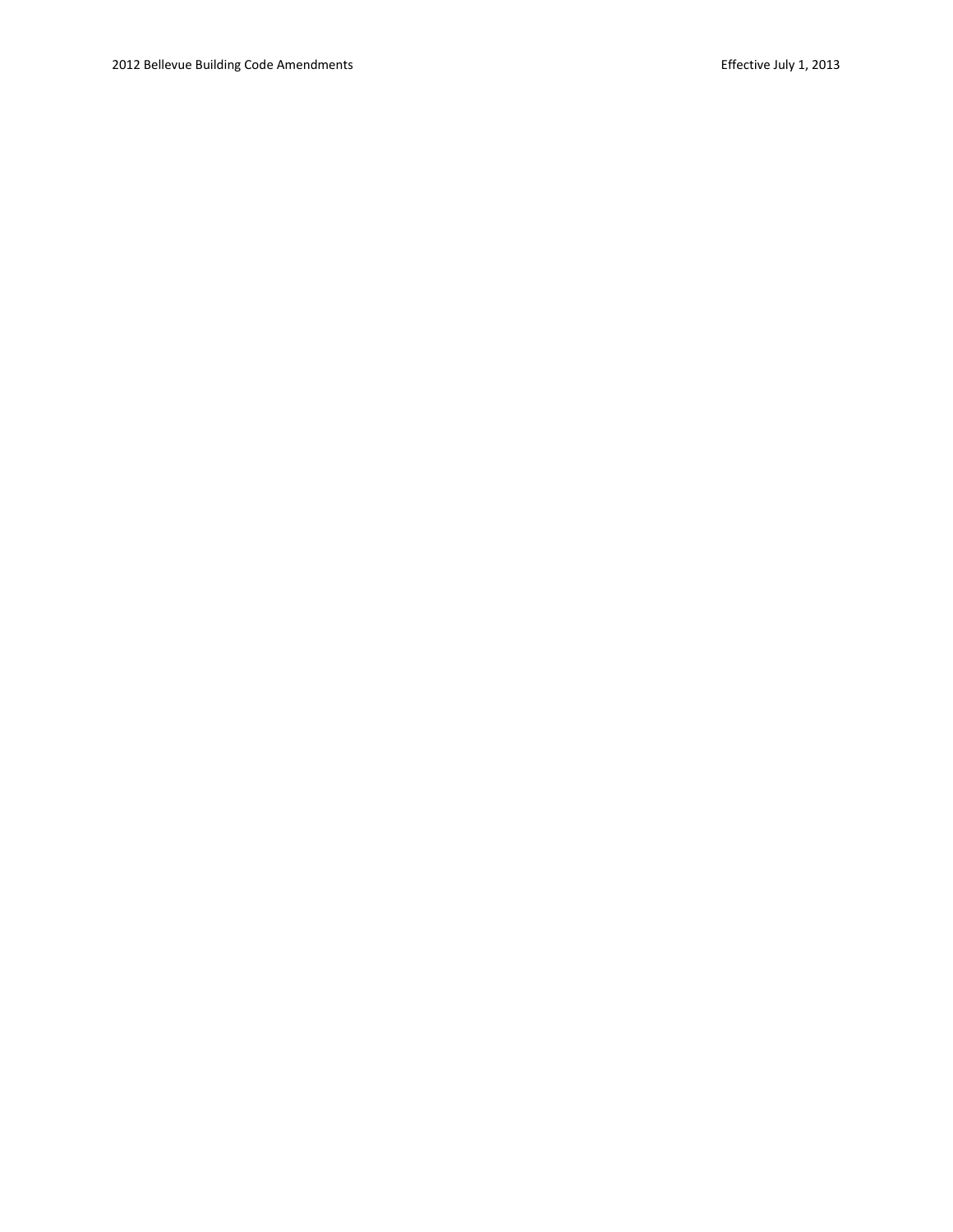# **Chapter 23.05 CONSTRUCTION CODE ADMINISTRATION**

# Sections:

- [23.05.010](http://www.codepublishing.com/wa/bellevue/html/Bellevue23/Bellevue2305.html#23.05.010) Purpose.
- [23.05.020](http://www.codepublishing.com/wa/bellevue/html/Bellevue23/Bellevue2305.html#23.05.020) Scope.
- [23.05.030](http://www.codepublishing.com/wa/bellevue/html/Bellevue23/Bellevue2305.html#23.05.030) Exemption from state notice requirements.
- [23.05.040](http://www.codepublishing.com/wa/bellevue/html/Bellevue23/Bellevue2305.html#23.05.040) Applicability.
- [23.05.050](http://www.codepublishing.com/wa/bellevue/html/Bellevue23/Bellevue2305.html#23.05.050) Existing structures.
- [23.05.060](http://www.codepublishing.com/wa/bellevue/html/Bellevue23/Bellevue2305.html#23.05.060) Definitions.
- [23.05.070](http://www.codepublishing.com/wa/bellevue/html/Bellevue23/Bellevue2305.html#23.05.070) Authority.
- [23.05.080](http://www.codepublishing.com/wa/bellevue/html/Bellevue23/Bellevue2305.html#23.05.080) Duties and powers of building official.
- [23.05.090](http://www.codepublishing.com/wa/bellevue/html/Bellevue23/Bellevue2305.html#23.05.090) Permits required.
- [23.05.100](http://www.codepublishing.com/wa/bellevue/html/Bellevue23/Bellevue2305.html#23.05.100) Permit issuance.
- [23.05.105](http://www.codepublishing.com/wa/bellevue/html/Bellevue23/Bellevue2305.html#23.05.105) Construction documents.
- [23.05.110](http://www.codepublishing.com/wa/bellevue/html/Bellevue23/Bellevue2305.html#23.05.110) Temporary structures and uses.
- [23.05.120](http://www.codepublishing.com/wa/bellevue/html/Bellevue23/Bellevue2305.html#23.05.120) Fees.
- [23.05.130](http://www.codepublishing.com/wa/bellevue/html/Bellevue23/Bellevue2305.html#23.05.130) Inspections.
- [23.05.140](http://www.codepublishing.com/wa/bellevue/html/Bellevue23/Bellevue2305.html#23.05.140) Certificate of occupancy.
- [23.05.150](http://www.codepublishing.com/wa/bellevue/html/Bellevue23/Bellevue2305.html#23.05.150) Service utilities.
- [23.05.160](http://www.codepublishing.com/wa/bellevue/html/Bellevue23/Bellevue2305.html#23.05.160) Hearing examiner.
- [23.05.170](http://www.codepublishing.com/wa/bellevue/html/Bellevue23/Bellevue2305.html#23.05.170) Violations.
- [23.05.180](http://www.codepublishing.com/wa/bellevue/html/Bellevue23/Bellevue2305.html#23.05.180) Stop work order.
- [23.05.190](http://www.codepublishing.com/wa/bellevue/html/Bellevue23/Bellevue2305.html#23.05.190) Unsafe structures and equipment.
- [23.05.200](http://www.codepublishing.com/wa/bellevue/html/Bellevue23/Bellevue2305.html#23.05.200) Partial invalidity.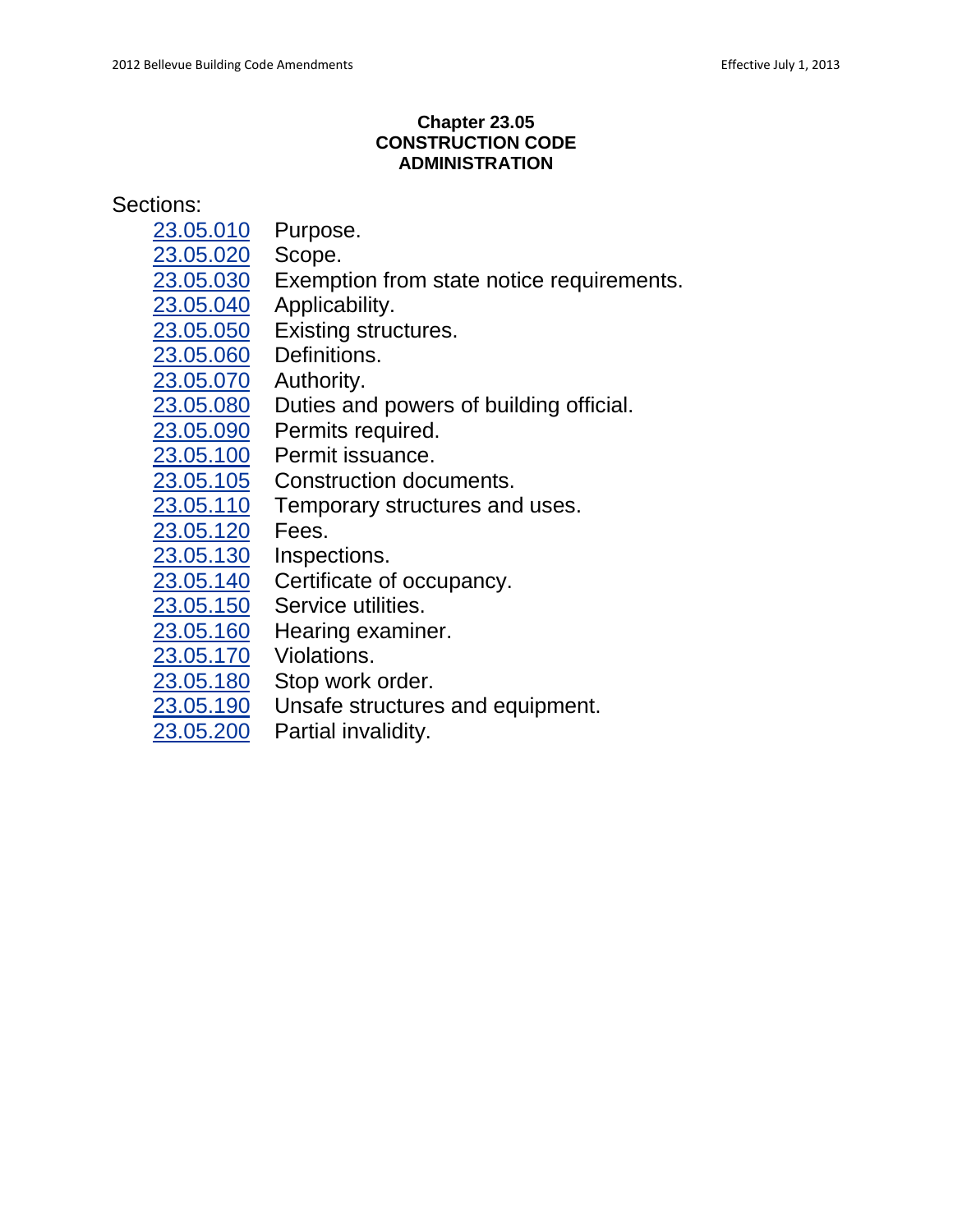# **Chapter 23.05** [Replaces Chapter 1 2012 IBC, IRC, IMC(IFGC) & UPC] **CONSTRUCTION CODE**

# **ADMINISTRATION**

#### **23.05.010 Purpose.**

The purpose of this chapter is to provide for the administration, organization and enforcement of the technical codes adopted by the city. The purpose of the technical codes is to establish minimum requirements to safeguard the public health, safety and general welfare through structural strength, means of egress facilities, stability, sanitation, adequate light and ventilation, energy conservation, and safety to life and property from fire and other hazards attributed to the built environment and to provide safety to firefighters and emergency responders during emergency operations. (Ord. [5528](http://www.bellevuewa.gov/UserFiles/Servers/Server_4779004/file/Ordinances/Ord-5528.pdf) § 2, 2004.)

#### **23.05.020 Scope.**

This chapter establishes the administrative, organizational and enforcement rules and regulations for the technical codes which regulate site preparation and construction, alteration, moving, demolition, repair, use and occupancy of buildings, structures and building service equipment within the corporate limits of the city. (Ord[. 5528](http://www.bellevuewa.gov/UserFiles/Servers/Server_4779004/file/Ordinances/Ord-5528.pdf) § 2, 2004.)

## **23.05.030 Exemption from state notice requirements.**

Project permit applications pursuant to the technical codes are exempt from the requirements of RCW [36.70B.110](http://www.codepublishing.com/cgi-bin/rcw.pl?cite=36.70B.110) and [36.70B.130](http://www.codepublishing.com/cgi-bin/rcw.pl?cite=36.70B.130) and any local provisions implementing those sections, except when an applicant has chosen to include technical permits, e.g., building, mechanical, or plumbing permits, in a consolidated permit review process pursuant to the provisions of RCW [36.70B.120.](http://www.codepublishing.com/cgi-bin/rcw.pl?cite=36.70B.120) (Ord. [5528](http://www.bellevuewa.gov/UserFiles/Servers/Server_4779004/file/Ordinances/Ord-5528.pdf) § 2, 2004.)

#### **23.05.040 Applicability.**

**A. General.** This chapter applies to the administration of the technical codes, as adopted by the city in other chapters of this title. Provisions in the appendices of the technical codes shall not apply unless specifically adopted.

#### **B. Conflicting Provisions.**

1. Where there is a conflict between the provisions or requirements of this chapter, or the technical codes, and other codes or laws, this chapter, or the technical codes as the case may be, shall govern.

2. Where conflicts occur between the technical codes, those provisions providing the greater safety to life shall govern or, if life safety is not at issue, the more restrictive provision shall govern.

3. Where, in any specific case, different sections of the technical codes specify different materials, methods of construction or other requirements, the hierarchy of the codes named in RCW [19.27.031,](http://www.codepublishing.com/cgi-bin/rcw.pl?cite=19.27.031) now or as hereafter amended, shall govern. In the event that the conflict is between provisions for which such hierarchy of codes is not determinative, the most restrictive provision shall govern. Where there is a conflict between a general requirement and a specific requirement, the specific requirement shall govern.

4. Where enforcement of a code provision would violate the conditions of the listing of the equipment or appliance, the conditionsof the listing and manufacturer's instructions shall apply.

**C. Other Laws.** The provisions of this chapter and the technical codes shall not be deemed to nullify any provisions of local, state or federal law.

**D. Adoption by Reference**. Where state laws or regulations or other city ordinances or code provisions are adopted by reference in this chapter or the technical codes, such reference shall be deemed to be to the law, regulation, ordinance or provision as subsequently amended after the date of adoption of this chapter, unless specifically provided otherwise.

**E.** Codes referenced within the technical codes adopted by the city shall not apply unless specifically adopted by the city in other chapters of this title. References to codes not adopted by the city shall be deemed to refer to the most applicable provision of codes or standards adopted by the city, as determined by the building official. (Ord[. 5937](http://www.bellevuewa.gov/UserFiles/Servers/Server_4779004/file/Ordinances/Ord-5937.pdf) § 2, 2010; Ord. [5528](http://www.bellevuewa.gov/UserFiles/Servers/Server_4779004/file/Ordinances/Ord-5528.pdf) § 2, 2004.)

#### **23.05.050 Existing structures.**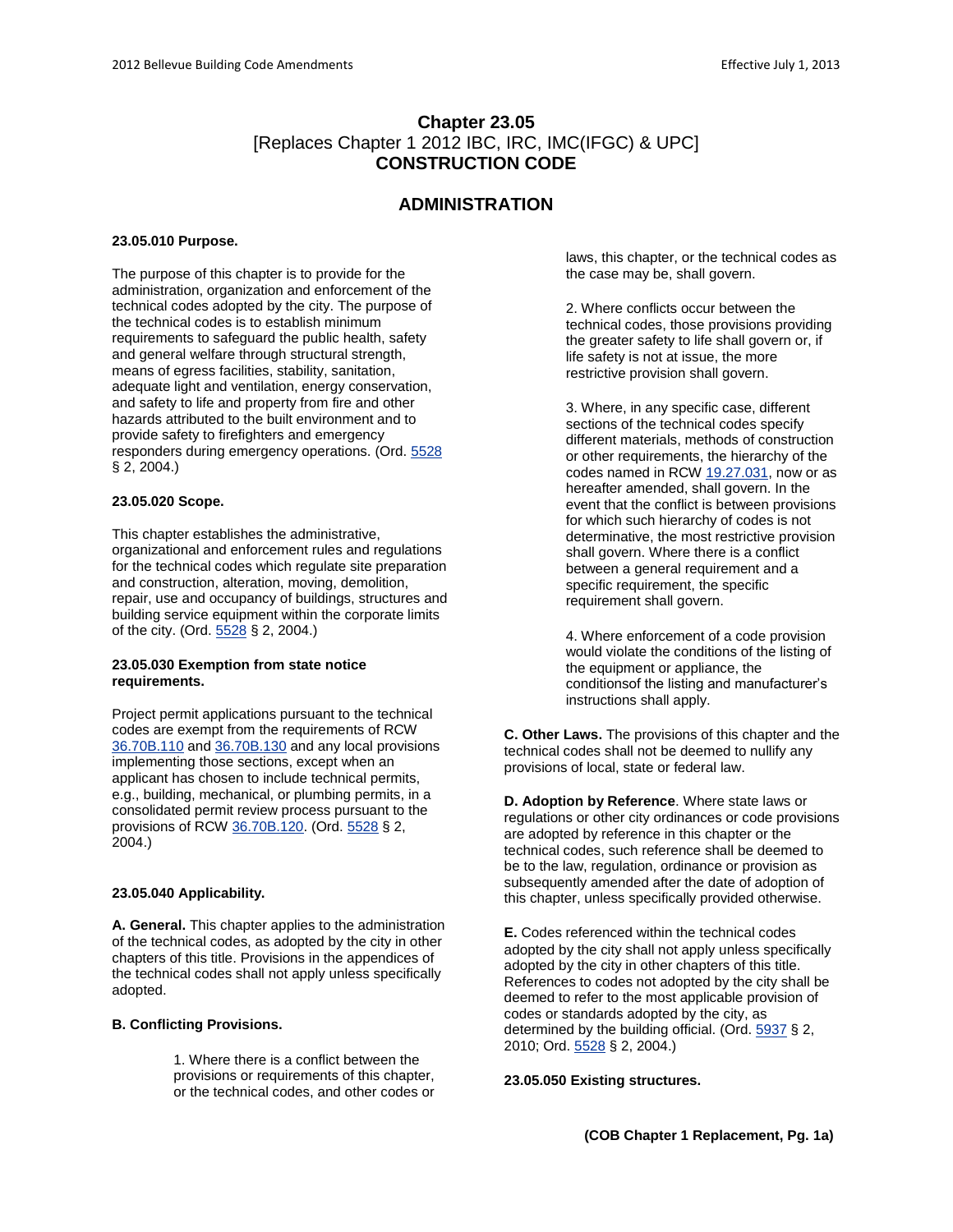**A. Compliance with Technical Codes**. Buildings, structures and their building service equipment to which additions, alterations or repairs are made shall comply with all the requirements of the technical codes for new facilities, except as specifically provided in this section.

# **B. Additions, Alterations or Repairs.**

1. Additions, alterations or repairs may be made to a building, structure, or its building service equipment without requiring the existing building, structure, or its building service equipment to comply with all the requirements of the technical codes, provided the addition, alteration or repair conforms to the requirements of the technical codes for a new building, structure, or new building service equipment. Additions, alterations or repairs shall not be made to an existing building, structure, or building service equipment which will cause the existing building, structure, or building service equipment to be in violation of the provisions of the technical codes, nor shall such additions, alterations or repairs cause the existing building, structure, or building service equipment to become unsafe.

2. Building service equipment which was lawful under the technical codes current at the time such equipment was installed may be used, maintained or repaired if the use, maintenance or repair is in accordance with the original design and a hazard to life, health or property has not been created by such building service equipment.

**C. Existing Occupancy**. The legal occupancy of any structure existing on the date of adoption of this chapter and the technical codes shall be permitted to continue without change, except as is specifically covered in this chapter and the technical codes, the International Fire Code, or if continued use poses a danger to life, health and safety of the occupants and the public, as is determined by the building official or fire official.

**D. Change in Use.** No change will be made in the character of occupancies or use of any building that would place the building in a different division of the same group or occupancy or in a different group of occupancies, unless such building is made to comply with the requirements of this chapter and the technical codes for such division or group of occupancy.

**Exception:** The character of the occupancy of existing buildings may be changed subject to the approval of the building official, and the building may be occupied for purposes in other groups without conforming to all the requirements of this chapter and the technical codes for those groups, provided the new or proposed use is less hazardous, based on life and fire risk, than the existing use.

No change in the character of occupancy of a building shall be made without a certificate of occupancy, as required in BC[C 23.05.140.](http://www.codepublishing.com/wa/bellevue/html/Bellevue23/Bellevue2305.html#23.05.140) The building official may issue a certificate of occupancy pursuant to the intent of the above exception without certifying that the building complies with all provisions of this code.

# **E. Moved Buildings or Structures.**

1. Buildings or structures intended to be relocated within or into the city must be inspected by the code official for compliance with the codes and standards adopted in this chapter prior to being relocated or moved. The owner of the building or structure must obtain a building permit and further must agree to correct all deficiencies identified by the inspection prior to moving the building. All deficiencies must be corrected before electric power is connected to the building.

2. Nonresidential buildings or structures moved into the jurisdiction must be inspected to ensure compliance with current requirements of this code.

3. Residential buildings or structures wired in the U.S., to NEC requirements, and moved into the jurisdiction must be inspected to ensure compliance with the NEC requirements in effect at the time and place the original wiring was made. The building or structure must be inspected to ensure compliance with all current requirements of Chapter [19.28](http://www.codepublishing.com/cgi-bin/rcw.pl?cite=19.28) RCW and the rules developed by the department if:

> a. The original occupancy classification of the building or structure is changed as a result of the move; or

b. The building or structure has been substantially remodeled or rehabilitated as a result of the move.

4. Residential buildings or structures wired in Canada to Canadian Electrical Code (CEC) standards and moved into the jurisdiction must be inspected to ensure compliance with the following minimum safety requirements:

> a. Service, service grounding, and service bonding must comply with this code.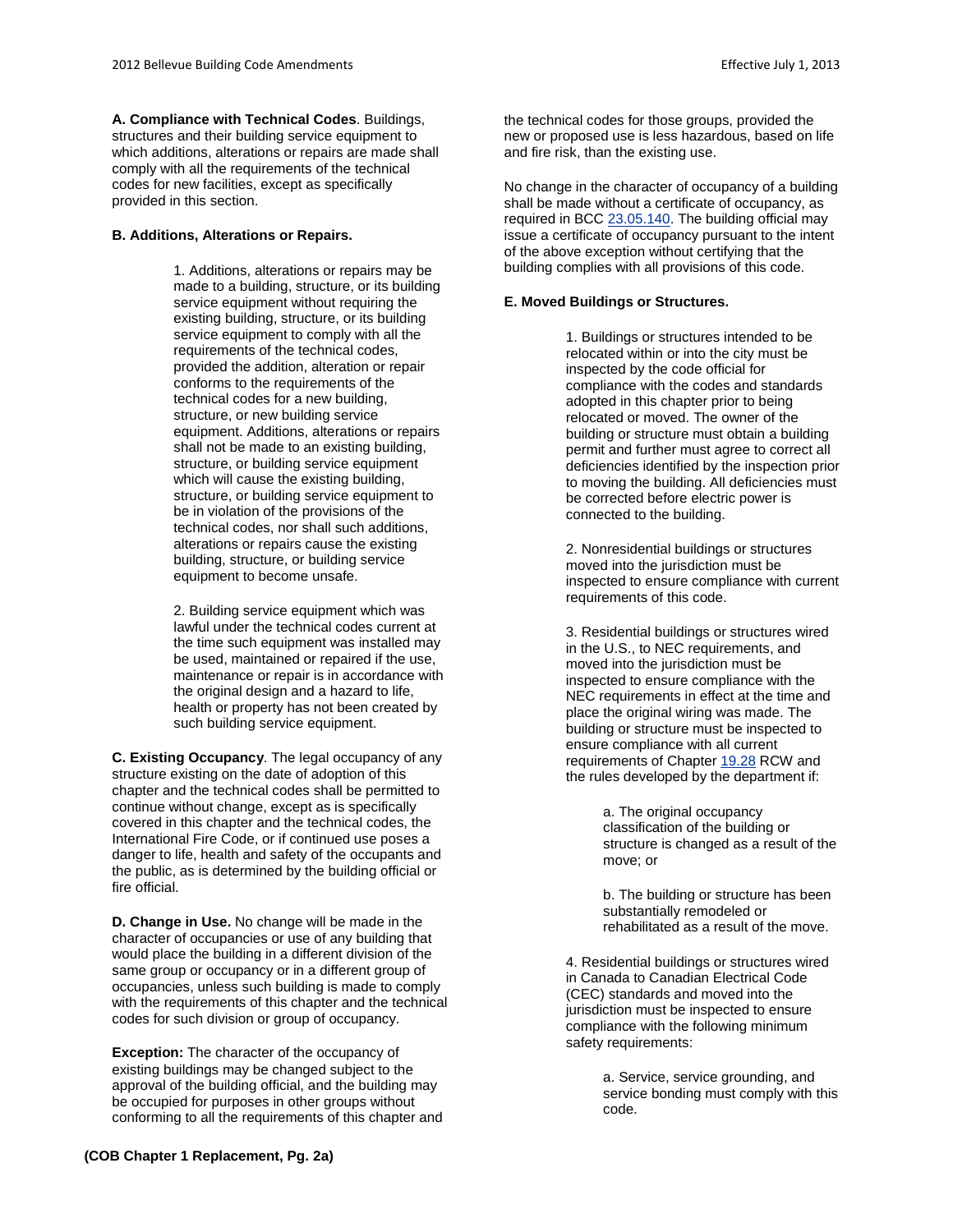b. Canadian Standards Association (CSA) listed Type NMD cable is allowed with the following qualifications:

> i. CSA listed Type NMD cable, American wire gauge No. 10 and smaller installed after 1964 utilizing an equipment grounding conductor smaller than the phase conductors, must be:

(a) Replaced with a cable utilizing a full -size equipment grounding conductor; or

(b) Protected by a ground fault circuit interrupter protection device.

ii. CSA listed Type NMD cable, No. 8 AWG and larger, must:

(a) Utilize an equipment grounding conductor sized according to the requirements of the NEC in effect at the time of the installation;

(b) Be protected by a ground fault circuit interrupter protection device; or

(c) Be replaced.

c. Other types of wiring and cable must be:

> i. Replaced with wiring listed or field evaluated in accordance with U.S. standards by a laboratory approved by the department; or

ii. Protected by a ground fault circuit interrupter protection device and arc fault circuit protection device.

d. Equipment, other than wiring or panelboards, manufactured and installed prior to 1997 must be listed and identified by laboratory labels approved by the department or CSA labels.

e. All panelboards must be listed and identified by testing laboratory labels approved by the department with the following qualifications:

i. CSA listed panelboards labeled "Suitable for Use as Service Equipment" will be considered to be approved as suitable for use only as service equipment.

ii. CSA listed panelboards must be limited to a maximum of 42 circuits.

iii. CSA listed panelboards used as lighting and appliance panelboards, as described in the NEC, must meet all current requirements of the NEC and this chapter.

f. Any wiring or panelboards replaced or changed as a result of the move must meet current requirements of Chapter [19.28](http://www.codepublishing.com/cgi-bin/rcw.pl?cite=19.28) RCW and this chapter.

g. The location, type, and ground fault circuit interrupter protection of receptacles and equipment in a bathroom, kitchen, basement, garage, or outdoor area must meet the Washington requirements in effect at the time the wiring was installed.

h. Four 15 -ampere kitchen small appliance circuits will be accepted in lieu of two 20 -ampere kitchen small appliance circuits. Receptacles will not be required to be added on kitchen peninsular or island counters.

**i.** Spacing requirements for all other receptacles must meet the Washington requirements in effect at the time the wiring was installed.

j. Receptacles installed above baseboard or fixed wall space heaters must be removed and the outlet box covered with a blank cover. The receptacle is required to be relocated as closely as possible to the existing location.

k. Lighting outlet and switch locations must meet the Washington requirements in effect at the time the wiring was installed.

l. Dedicated 20 -ampere small appliance circuits are not required in dining rooms.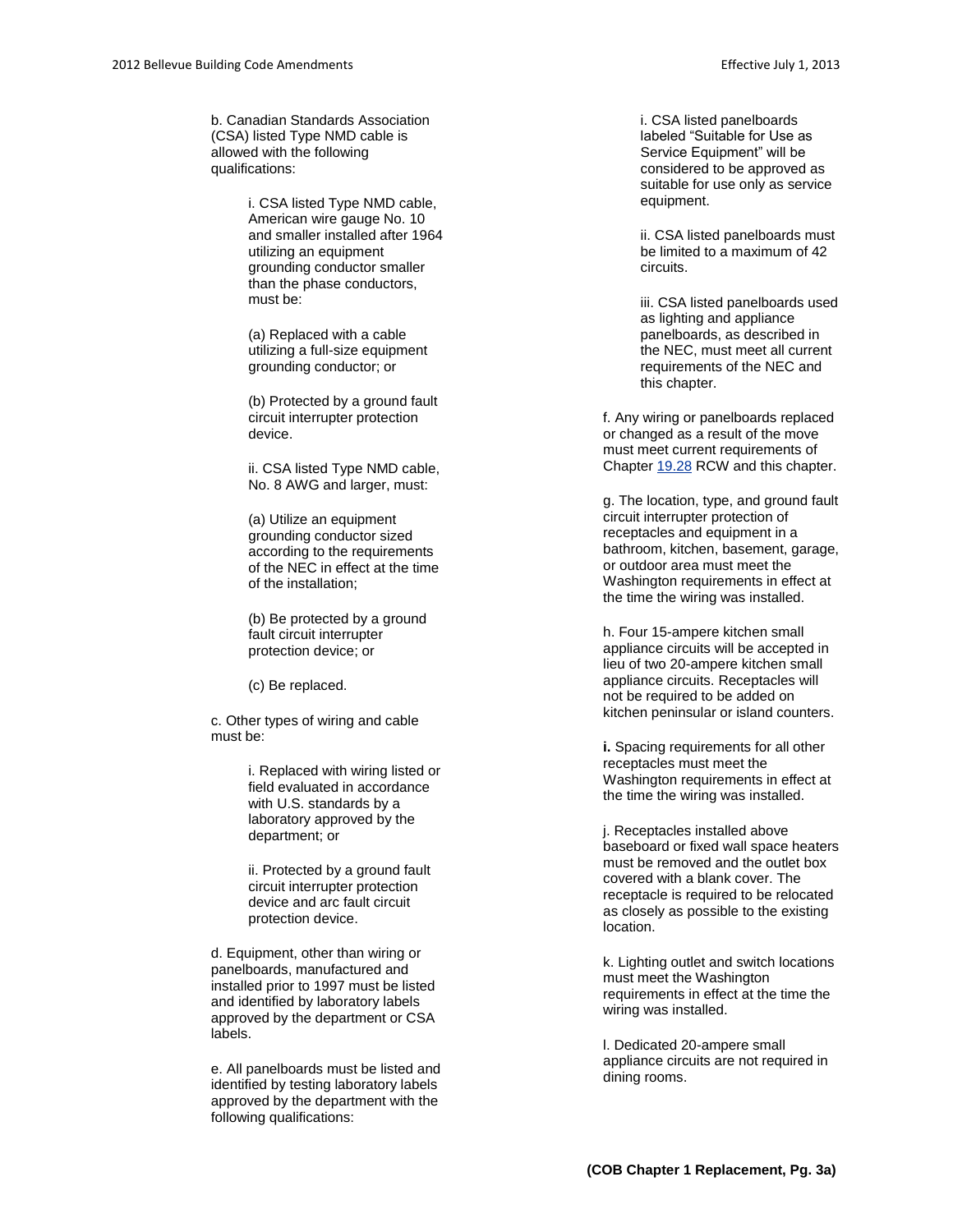m. Electric water heater branch circuits must be adequate for the load.

n. The location, type, and circuit protection of feeders must meet the Washington State requirements in effect at the time the wiring was installed. (Ord[. 5937](http://www.bellevuewa.gov/UserFiles/Servers/Server_4779004/file/Ordinances/Ord-5937.pdf) § 3, 2010; Ord. [5528](http://www.bellevuewa.gov/UserFiles/Servers/Server_4779004/file/Ordinances/Ord-5528.pdf) § 2, 2004.)

## **23.05.060 Definitions.**

For the purpose of this chapter, certain terms, phrases, words and their derivatives shall have the meanings set forth in this section. Where terms are not defined, they shall have their ordinarily accepted meanings within the context with which they are used. Webster's Third New International Dictionary of the English Language, Unabridged, copyright 1986, shall be considered as providing ordinarily accepted meanings. Words used in the singular include the plural and the plural the singular. Words used in the masculine gender include the feminine and the feminine the masculine.

"**Addition**" means an extension or increase in floor area or height of a building or structure.

"**Alter**" or "**alteration**" means a change or modification of a building, structure or building service equipment.

"**Approved**," as to materials, types of construction, equipment and systems, means and refers to approval by the building official as the result of investigation and tests conducted by the building official, or by reason of accepted principles or tests by recognized authorities, technical or scientific organizations.

"**Approved agency**" means an established and recognized agency regularly engaged in conducting tests or furnishing inspection services, when the agency has been approved by the building official.

"**Building**" means a structure used or intended for supporting or sheltering a use or occupancy.

"**Building code**" means the International Building Code and/or the International Residential Code, as applicable, promulgated by the International Code Council, as adopted by the city in Chapter [23.10](http://www.codepublishing.com/wa/bellevue/html/Bellevue23/Bellevue2310.html#23.10) BCC.

"**Building, Existing**. "Existing building" means a building erected prior to the adoption of this code, or one for which a legal building permit has been issued.

"**Building official**" means the officer or other designated authority charged with the administration and enforcement of this chapter and the technical codes, or a regularly authorized deputy thereof.

"**Building permit applications**" means an application for a permit required pursuant to Chapte[r 23.10](http://www.codepublishing.com/wa/bellevue/html/Bellevue23/Bellevue2310.html#23.10) BCC.

"**Building service equipment**" means and refers to the plumbing, mechanical and electrical equipment including piping, wiring, fixtures and other accessories which provide sanitation, lighting, heating, ventilation, cooling, refrigeration, firefighting and transportation facilities essential to the occupancy of the building or structure for its designated use.

"**Complete response**" means an adequate response to all requests from city staff in sufficient detail to allow the application to be processed.

"**Construction documents**" means plans, specifications, computations and other data required to be submitted for any application required by this chapter or the technical codes.

"**Dangerous buildings code**" means the Uniform Code for the Abatement of Dangerous Buildings promulgated by the International Conference of Building Officials, as adopted by the city in Chapter [23.10](http://www.codepublishing.com/wa/bellevue/html/Bellevue23/Bellevue2310.html#23.10) BCC.

"**Department**" means the development services department unless otherwise specified.

"**Director**" means the director of the development services department unless otherwise specified.

"**Electrical code**" means the National Electrical Code promulgated by the National Fire Protection Association, as adopted by the city in Chapter [23.30](http://www.codepublishing.com/wa/bellevue/html/Bellevue23/Bellevue2330.html#23.30) BCC.

"**Energy code**" means the Washington State Energy Code promulgated by the Washington State Building Code Council, as adopted by the city in Chapter [23.10](http://www.codepublishing.com/wa/bellevue/html/Bellevue23/Bellevue2310.html#23.10) BCC.

"**Housing code**" means the Uniform Housing Code promulgated by the International Conference of Building Officials, as adopted by the city in Chapter [23.10](http://www.codepublishing.com/wa/bellevue/html/Bellevue23/Bellevue2310.html#23.10) BCC.

"**International Fire Code**" means the International Fire Code promulgated by the International Code Council, as adopted by the city in Chapter [23.11](http://www.codepublishing.com/wa/bellevue/html/Bellevue23/Bellevue2311.html#23.11) BCC.

"**Listed**" and "**listing**" are terms referring to equipment or materials included in a list by an approved testing laboratory, inspection agency or other organization concerned with product evaluation that maintains periodic inspection of current production of listed equipment or materials. The published list shall state that the material or equipment complies with approved nationally recognized codes, standards or tests and has been tested or evaluated and found suitable for use in a specified manner.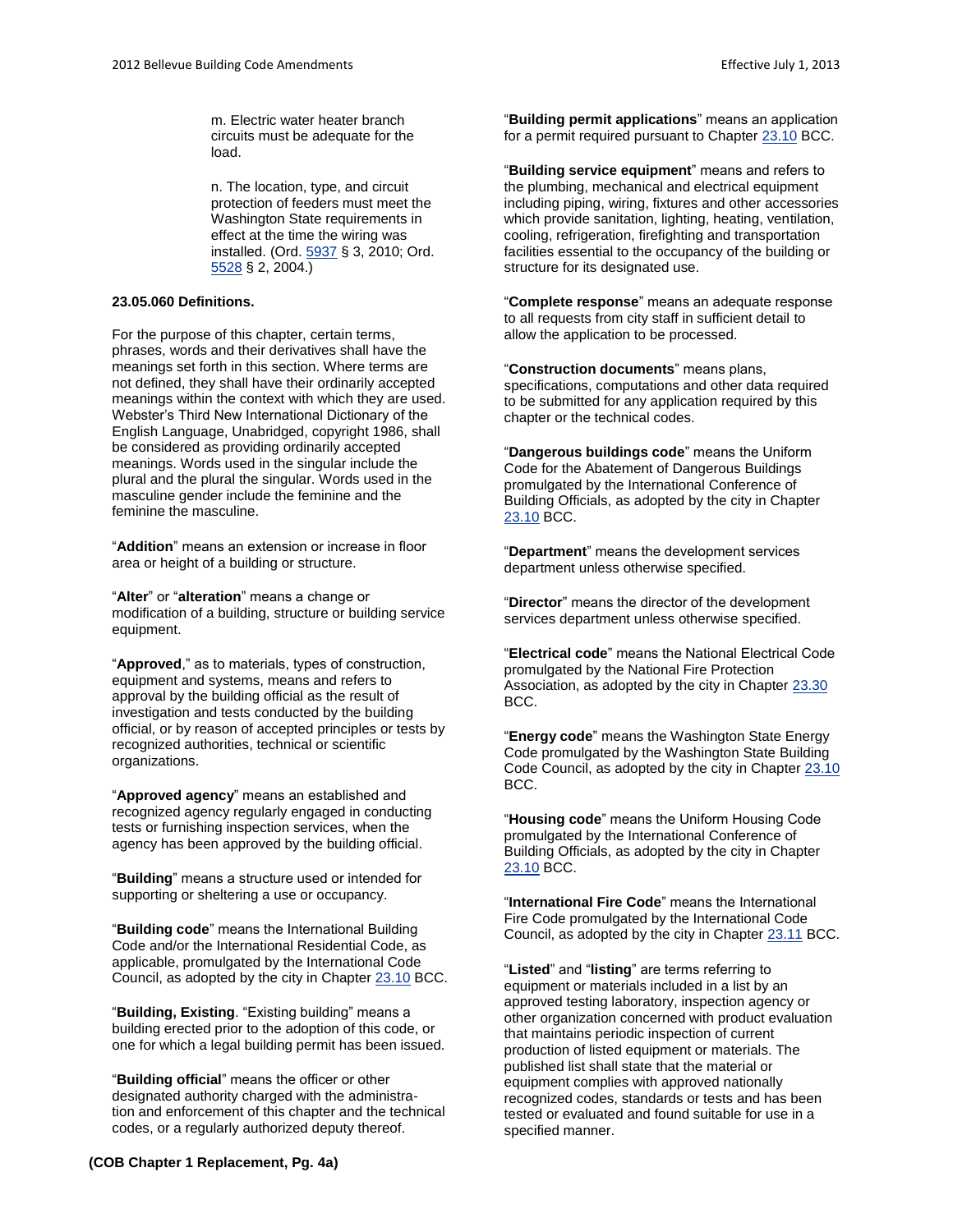"**Mechanical code**" means the International Mechanical Code promulgated by the International Code Council as adopted by the city in Chapte[r 23.50](http://www.codepublishing.com/wa/bellevue/html/Bellevue23/Bellevue2350.html#23.50) BCC.

"**Occupancy**" means the purpose for which a building, or part thereof, is used or intended to be used.

"**Owner**" means any person, agent, firm or corporation having a legal or equitable interest in the property.

"**Permit**" means an official document or certificate issued by the building official authorizing performance or a specified activity.

"**Person**" means a natural person, heirs, executors, administrators or assigns, and also includes a firm, partnership or corporation, its or their successors or assigns, or the agent of any of the aforesaid.

"**Plumbing code**" means the Uniform Plumbing Code promulgated by the International Association of Plumbing and Mechanical Officials, as adopted by the city in Chapter [23.60](http://www.codepublishing.com/wa/bellevue/html/Bellevue23/Bellevue2360.html#23.60) BCC.

"**Protective parking devices**" means those devices regulated by Chapte[r 23.18](http://www.codepublishing.com/wa/bellevue/html/Bellevue23/Bellevue2318.html#23.18) BCC.

"**Repair**" means the reconstruction or renewal of any part of an existing building, structure or building service equipment for the purpose of its maintenance.

"**Shall**," as used in this chapter, is mandatory.

"**Structure**" means that which is built or constructed, an edifice or building of any kind, or any piece of work artificially built up or composed of parts joined together in some definite manner.

"**Structural observation**" means the visual observation of the structural system, for general conformance to the approved plans and specifications, at significant construction stages and at completion of the structural system. Structural observation does not include or waive the responsibility for the inspections required by the technical codes.

"**Technical codes**" means and refers to all codes adopted pursuant to Chapter[s 23.10,](http://www.codepublishing.com/wa/bellevue/html/Bellevue23/Bellevue2310.html#23.10) [23.30,](http://www.codepublishing.com/wa/bellevue/html/Bellevue23/Bellevue2330.html#23.30) [23.50](http://www.codepublishing.com/wa/bellevue/html/Bellevue23/Bellevue2350.html#23.50) an[d 23.60](http://www.codepublishing.com/wa/bellevue/html/Bellevue23/Bellevue2360.html#23.60) BCC; Protective Parking Devices, Chapter [23.18](http://www.codepublishing.com/wa/bellevue/html/Bellevue23/Bellevue2318.html#23.18) BCC; and Posting notice of construction hours, BC[C 9.18.044.](http://www.codepublishing.com/wa/bellevue/html/Bellevue09/Bellevue0918.html#9.18.044)

"**Valuation**" or "**value**," as applied to a building and its building service equipment, means and shall be the estimated cost to replace the building and its building service equipment in kind, based on current replacement costs.

"**Ventilation code**" means the Washington State Ventilation and Indoor Air Quality Code promulgated by the Washington State Building Code Council, as adopted by the city under Chapter [23.10](http://www.codepublishing.com/wa/bellevue/html/Bellevue23/Bellevue2310.html#23.10) BCC. (Ord. [5821](http://www.bellevuewa.gov/UserFiles/Servers/Server_4779004/file/Ordinances/Ord-5821.pdf) §§ 21, 22, 2008; Ord. [5572](http://www.bellevuewa.gov/UserFiles/Servers/Server_4779004/file/Ordinances/Ord-5572.pdf) § 1, 2004; Ord. [5528](http://www.bellevuewa.gov/UserFiles/Servers/Server_4779004/file/Ordinances/Ord-5528.pdf) § 2, 2004.)

# **23.05.070 Authority.**

**A. Enforcement Agency.** The development services department shall be responsible for enforcement of the technical codes under the administrative and operational control of the building official, who shall be appointed by the director.

**B. General.** Whenever the term or title "administrative authority," "responsible official," "building official," "chief inspector," "code enforcement officer" or other similar designation is used in this chapter or in any of the technical codes, it shall be construed to mean the building official designated by the director.

**C. Deputies.** In accordance with the prescribed procedures of the city and with the concurrence of the director, the building official shall have the authority to appoint a deputy building official, related technical officers, inspectors, plan examiners and other employees. Such employees shall have powers as delegated by the building official. (Ord. [5821](http://www.bellevuewa.gov/UserFiles/Servers/Server_4779004/file/Ordinances/Ord-5821.pdf) § 23, 2008; Ord. [5528](http://www.bellevuewa.gov/UserFiles/Servers/Server_4779004/file/Ordinances/Ord-5528.pdf) § 2, 2004.)

# **23.05.080 Duties and powers of building official.**

In addition to the duties and powers set forth in other sections of this chapter and the technical codes, the building official shall have the following duties and powers:

**A. General.** The building official is hereby authorized and directed to enforce the provisions of this chapter and the technical codes. The building official shall have the authority to render interpretations of this chapter and the technical codes and to adopt policies and procedures supplemental to this chapter and the technical codes as deemed necessary in order to clarify the application of their provisions. Such interpretations, policies and procedures shall be in compliance with the intent and purpose of this chapter and the technical codes.

**B. Applications and Permits.** The building official shall receive applications, review construction documents and issue permits for the erection, alteration, demolition and moving of buildings, structures and building service equipment, inspect the premises for which such permits have been issued and enforce compliance with the provisions of this chapter and the technical codes.

**C. Notices and Orders.** The building official shall issue all necessary notices or orders to ensure compliance with this chapter and the technical codes.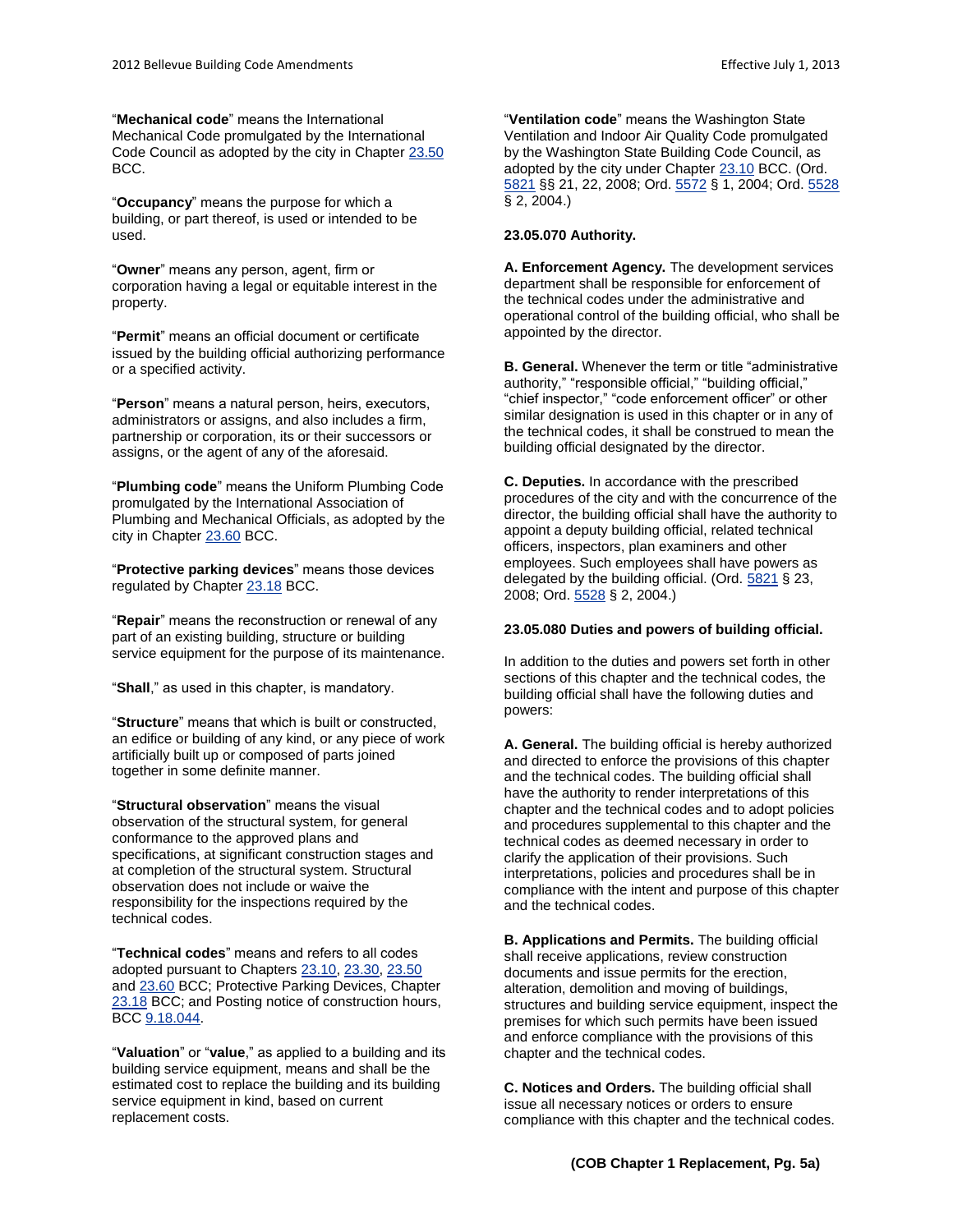**D. Inspections.** The building official shall make all of the required inspections, or the building official shall have the authority to accept reports of inspection by approved agencies or individuals. Reports of such inspections shall be in writing and be certified by a responsible officer of such approved agency or by the responsible individual. The building official is authorized to engage such expert opinion as deemed necessary to report upon unusual technical issues that arise at the applicant's expense.

**E. Identification.** The building official shall carry proper identification when inspecting structures or premises in the performance of duties under this chapter and the technical codes.

**F. Right of Entry.** Where it is necessary to make an inspection to enforce the provisions of this chapter and the technical codes, or where the building official has reasonable cause to believe that there exists in a structure or upon a premises a condition which is contrary to or in violation of this chapter and the technical codes which makes the structure or premises unsafe, dangerous or hazardous, the building official is authorized to enter the structure or premises at reasonable times to inspect or to perform the duties imposed by this chapter and the technical codes; provided, that if such structure or premises be occupied that credentials be presented to the occupant and entry requested. If such structure or premises is unoccupied, the building official shall first make a reasonable effort to locate the owner or other person having charge or control of the structure or premises and request entry. If entry is refused, the building official shall have recourse to the remedies provided by law to secure entry.

**G. Liability.** The building official charged with the enforcement of this chapter and the technical codes, acting in good faith and without malice in the discharge of his duties, shall not thereby be rendered personally liable for damage that may accrue to persons or property as a result of an act or omission in the discharge of the assigned duties.

**H. Approved Materials and Equipment.** Materials, equipment and devices approved by the building official shall be constructed and installed in accordance with such approval.

**I. Used Materials and Equipment.** The use of used materials and building service equipment is permitted when approved by the building official.

**J. Modifications.** Wherever there are practical difficulties involved in carrying out the provisions of this chapter and the technical codes, the building official shall have the authority to grant modifications for individual cases, upon application of the owner or owner's representative, provided the building official shall first find that special individual reason makes the strict letter of this chapter and the technical codes

impractical and the modification is in compliance with the intent and purpose of this chapter and the technical codes and that such modification does not lessen health, accessibility, life and fire safety, or structural requirements. The details of action granting modifications shall be recorded and entered in the files of the department. The building official is authorized to charge an additional fee to evaluate any proposed modification under the provisions of this section.

**K. Alternative Materials, Design and Methods of Construction and Equipment.** The provisions of this chapter and the technical codes are not intended to prevent the installation of any material or to prohibit any design or method of construction not specifically prescribed by this chapter and the technical codes; provided, that any such alternative has been approved. An alternative material, design or method of construction may be approved where the building official finds that the proposed design is satisfactory and complies with the intent of the provisions of this chapter and the technical codes, and that the material, method or work offered is, for the purpose intended, at least the equivalent of that prescribed in the technical codes in quality, strength, effectiveness, fire resistance, durability and safety. The building official is authorized to charge an additional fee to evaluate any proposed alternate under the provisions of this section.

**L. Research Reports.** Supporting data, where necessary to assist in the approval of materials or assemblies not specifically provided for in technical codes, shall consist of valid research reports from approved sources.

**M. Tests.** Whenever there is insufficient evidence of compliance with the provisions of this chapter and the technical codes, or evidence that a material or method does not conform to the requirements of the technical codes, or in order to substantiate claims for alternative materials or methods, the building official shall have the authority to require tests as evidence of compliance to be made at no expense to the city. Test methods shall be as specified in technical codes or by other recognized test standards. In the absence of recognized and accepted test methods, the building official shall approve the testing procedures. Tests shall be performed by an approved agency. Reports of such tests shall be retained by the building official for the period required for retention of public records. (Ord. [5528](http://www.bellevuewa.gov/UserFiles/Servers/Server_4779004/file/Ordinances/Ord-5528.pdf) § 2, 2004.)

# **23.05.090 Permits required.**

**A. Technical Codes Other Than the Electrical Code – Required**. Any person who intends to construct, enlarge, alter, repair, move, demolish, or change the occupancy of a building or structure, or to erect, install, enlarge, alter, repair, remove, convert or replace any electrical, gas, mechanical or plumbing system, the installation of which is regulated by this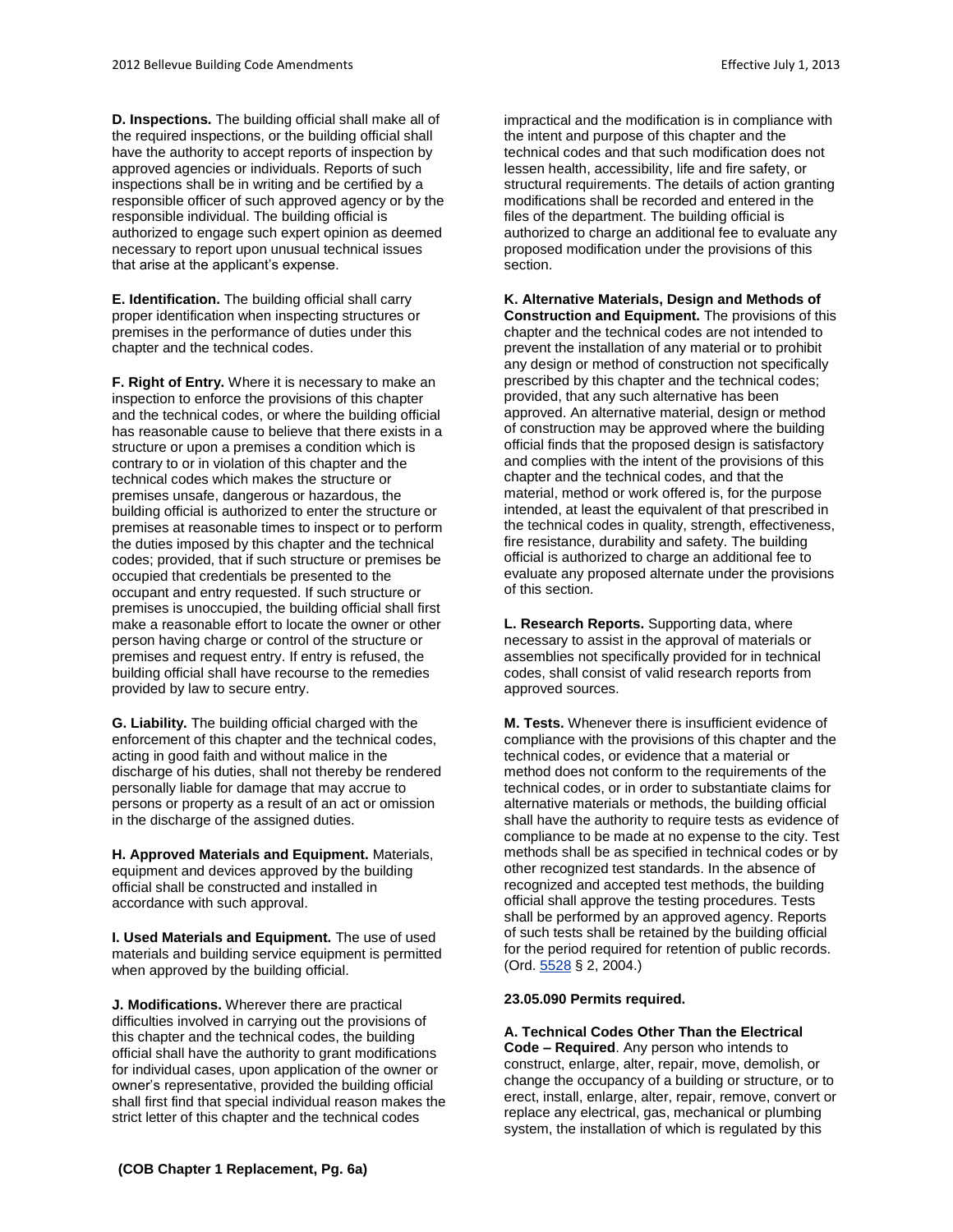chapter and the technical codes, or to cause any such work to be done, shall first make application to the building official and obtain the required permit.

**B. Technical Codes Other than the Electrical Code – Work Exempt from Permit.** Certain work is exempt from the permit requirements of this chapter and the technical codes. Exemptions from permit requirements of this chapter and the technical codes shall not be deemed to grant authorization for any work to be done in any manner in violation of the provisions of this chapter, the technical codes or any other laws or ordinances of the city. An exemption from the permit requirements of one technical code does not exempt work from the permit requirements of other technical codes or other laws or ordinances of the city. Permits shall not be required for the following:

> 1. Emergency Repairs. Where equipment replacements and equipment repairs must be performed in an emergency situation posing a significant and immediate risk to life and safety, or a significant and immediate risk of loss to property, the permit application shall be submitted within the next working business day to the building official.

2. Repairs. Application or notice to the building official is not required for ordinary repairs to structures. Such repairs shall not include the cutting away of any wall, partition or portion thereof, the removal or cutting of any structural beam or loadbearing support, or the removal or change of any required means of egress, or rearrangement of parts of a structure affecting the egress requirements; nor shall ordinary repairs include addition to, alteration of, replacement or relocation of any standpipe, water supply, sewer, drainage, drain leader, gas, soil, waste, vent or similar piping, electric wiring or mechanical or other work affecting public health or general safety.

3. The following work otherwise governed by Chapter [23.10](http://www.codepublishing.com/wa/bellevue/html/Bellevue23/Bellevue2310.html#23.10) BCC:

> a. One-story detached accessory structures used as tool and storage sheds, tree-supported play structures, playhouse and similar uses, provided the floor area does not exceed 200 square feet (11.15 m<sup>2</sup>).

b. Fences not over eight feet (2,438 mm) high.

c. Oil derricks.

d. Retaining walls which are not over four feet (1,219 mm) in height measured from the bottom of the footing to the top of the wall, unless supporting a surcharge or impounding

e. Water tanks supported directly on grade if the capacity does not exceed 5,000 gallons (18,925 L) and the ratio of height to diameter or width does not exceed two to one.

Class I, II or III-A liquids.

f. Sidewalks, decks and driveways not more than 30 inches (762 mm) above grade (or grade plane, as applicable) and not over any basement or story below and which are not part of an accessible route or means of egress.

g. Painting, papering, tiling, carpeting, cabinets, counter tops and similar finish work.

h. Temporary motion picture, television and theater stage sets and scenery.

**i.** Prefabricated swimming pools accessory to structures regulated by the IRC or accessory to Group R-3 and Group U occupancies regulated by the IBC, which are less than 24 inches (610 mm) deep, do not exceed 5,000 gallons (18, 925 L) and are installed entirely above ground.

j. Shade cloth structures constructed for nursery or agricultural purposes and not including service systems.

k. Swings, slides and other similar playground equipment.

l. Window awnings supported by an exterior wall which do not project more than 54 inches (1,372 mm) from the exterior wall and do not require additional support of structures regulated by the IRC or of Group R-3 and Group U occupancies regulated by the IBC.

m. Movable cases, counters and partitions not over five feet, nine inches (1,753 mm) in height.

n. Work primarily within public rightof-way.

o. Public utility towers and poles owned by public utilities. Note: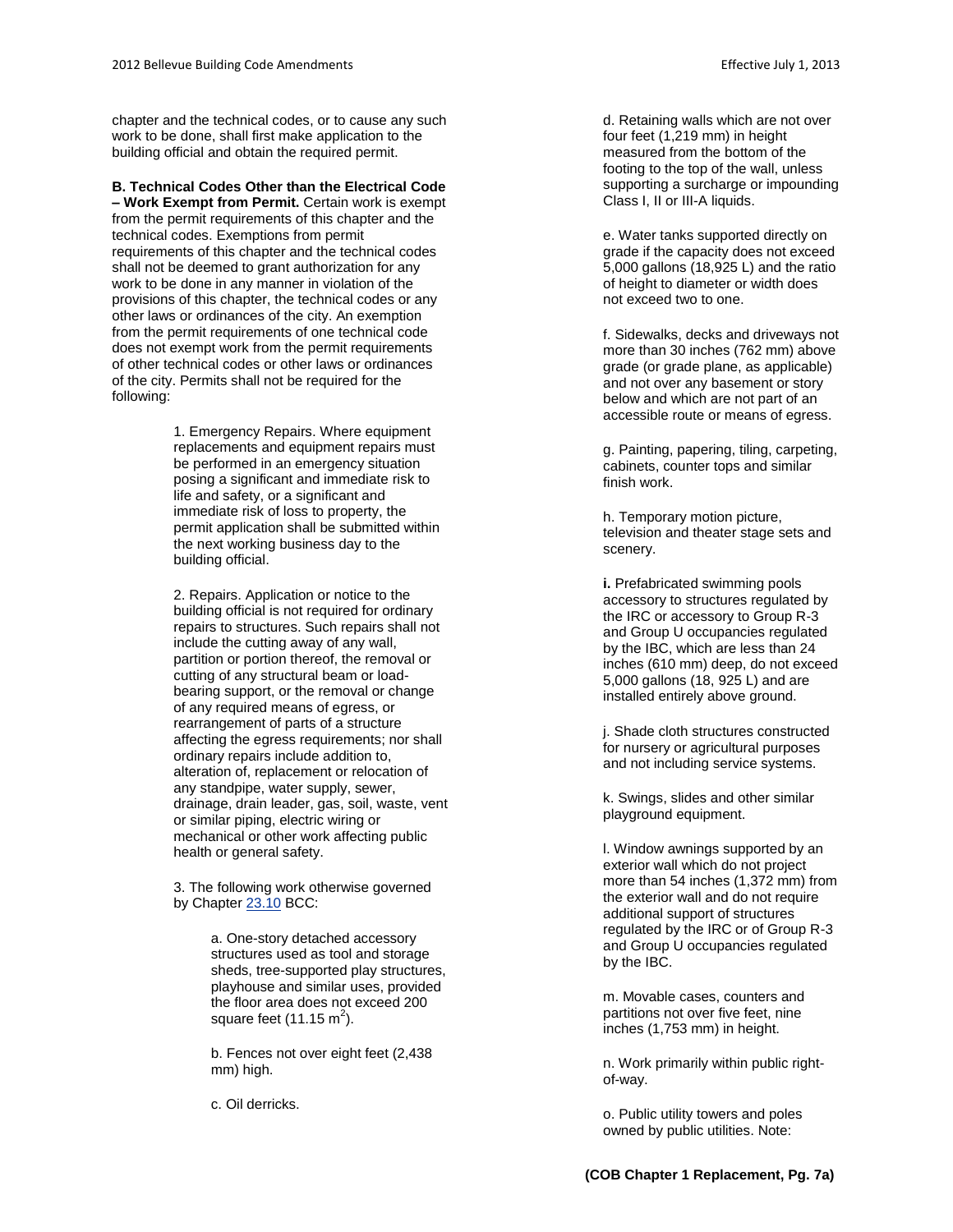Communication towers owned by private companies are not exempt.

p. Replacement of nonstructural siding on IRC structures except for stucco, and brick or stone veneer greater than four feet above grade plane.

q. In-kind (same size) window replacement for structures where no alteration of structural members is required.

r. Single-story construction job shacks that are placed on a permitted job site during construction. Job shacks shall be removed upon final approval of construction, or may be required to be removed if the permit expires or is suspended or cancelled. A construction job shack is a portable structure for which the primary purpose is to house equipment and supplies, and which may serve as a temporary office during construction for the purposes of the construction activity.

s. Replacement of residential and commercial roofing.

t. Photovoltaic (PV) panels meeting all of the following criteria:

- 1. PV system is designed and proposed for a detached single family house.
- 2. PV system is designed for the rooftop of a house in compliance with applicable codes.
- 3. The mounting system is engineered and designed for PV.
- 4. The rooftop is made from lightweight material such as shingles.
- 5. PV system has an approved and issued electrical permit.
- 6. To address uplift, panels are mounted no higher than 18" above the surface of the roofing to which they are affixed, and except for flat roofs, no portion of the system may exceed the highest point of the roof.
- 7. Total dead load of panels, supports, mountings, raceways and all other appurtenances weigh no more than:

 $\Box$  Three and one-half (3.5) pounds per square foot (PSF); or  $\Box$  Four and one-half (4.5) pounds per square foot for frameless panels on a roof with a slope of at

least three (3) vertical in twelve (12) horizontal; or

 $\Box$  Five (5.0) pounds per square foot for frameless panels on a roof with a slope of at least five (3) vertical in twelve (12) horizontal.

- 8. Supports for solar panels are installed to spread the dead load across as many roof-framing members as needed to ensure that at no point are loads caused in excess of fifty (50) pounds.
- 9. Attachment to the roof is specified by the mounting system manufacturer.
- 10. A method and type of weatherproofing roof penetrations is provided
- 11. The house is code compliant with setbacks and height, or the code allows expansion of nonconformity for solar panels.
- 12. The PV panels are mounted no higher than the roof ridge or apex of roof (applies only to sloped roofs).

u. Flag and light poles located on private property less than or equal to 20 feet in height, but not exempting permit requirement for any electrical work.

4. The following work otherwise governed by Chapter [23.50](http://www.codepublishing.com/wa/bellevue/html/Bellevue23/Bellevue2350.html#23.50) BCC:

> a. Portable heating, cooking, or clothes-drying appliances.

- b. Portable ventilation equipment.
- c. Portable cooling unit.

d. Steam, hot or chilled water piping within any heating or cooling equipment regulated by this chapter and the technical codes.

e. Replacement of any minor part which does not alter its approval or make it unsafe.

I

f. Portable evaporative cooler.

g. Self-contained refrigeration system containing 10 pounds (4.54 kg) or less of refrigerant and actuated by motors of one horsepower (746 W) or less.

h. Portable fuel cell appliances that are not connected to a fixed piping system and are not interconnected.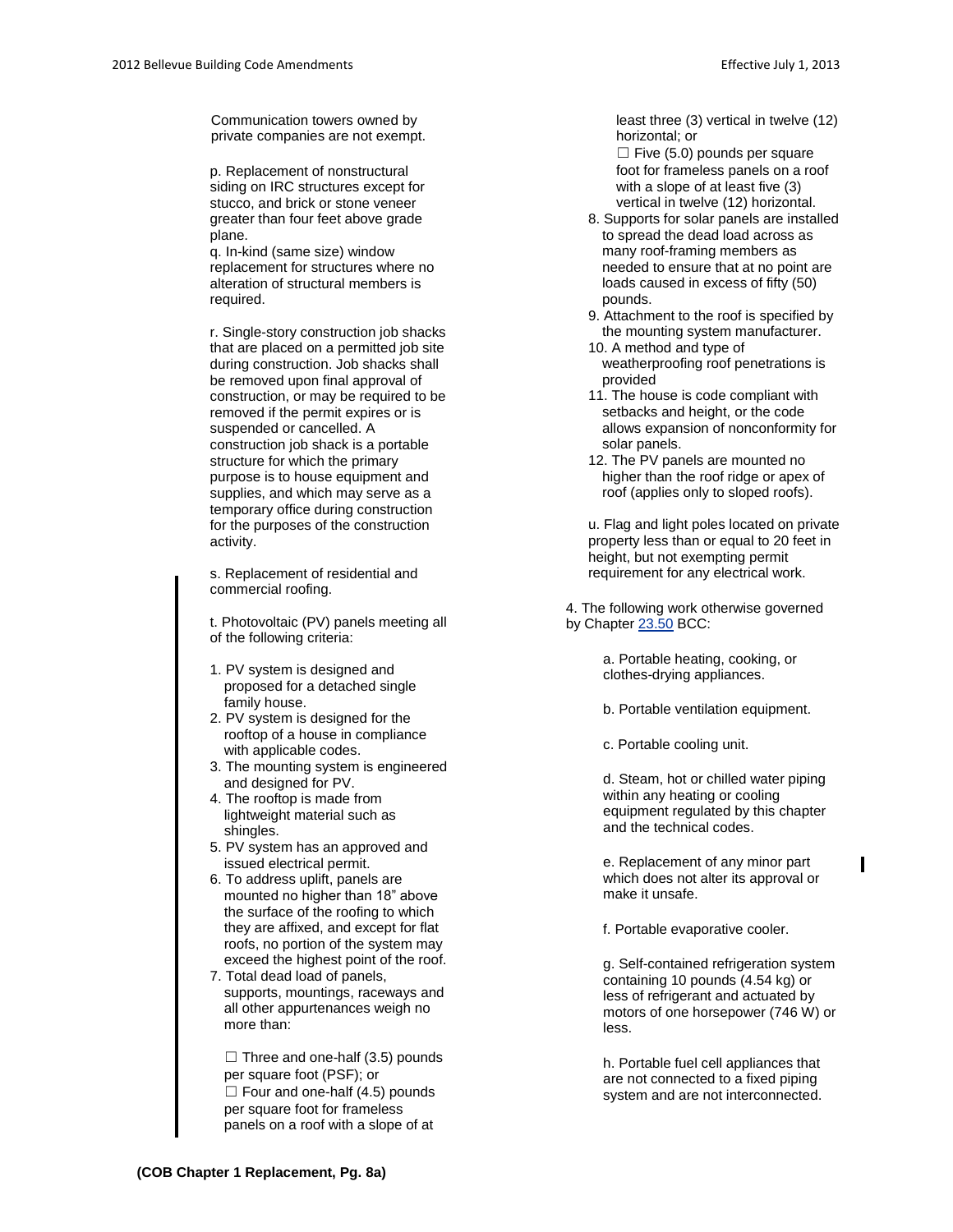5. The following work otherwise governed by Chapter [23.60](http://www.codepublishing.com/wa/bellevue/html/Bellevue23/Bellevue2360.html#23.60) BCC:

> a. The stopping and/or repairing of leaks in drains, water, soil, waste or vent pipe; provided, however, that should any concealed trap, drain pipe, water, soil, waste or vent pipe become defective and it becomes necessary to remove and replace the same with new material, the same shall be considered as new work and a permit shall be procured and inspection made as provided in this chapter and the technical codes.

b. The clearing of stoppages.

c. Reinstallation or replacement of fixtures and or valves that have accessible connections to rough in plumbing, except that replacement of a water heater in any building or use, and reinstallation or replacement of any fixture or valve within a commercial kitchen, does require a plumbing permit.

**C. The Electrical Code – Required.** In accordance with Chapter [19.28](http://www.codepublishing.com/cgi-bin/rcw.pl?cite=19.28) RCW, an electrical permit is required for the following installations:

> **1.** The installation, alteration, repair, replacement, modification or maintenance of all electrical systems, wire and electrical equipment regardless of voltage.

**2.** The installation and/or alteration of low voltage systems defined as:

> a. NEC, Class 1 power limited circuits at 30 volts maximum.

b. NEC, Class 2 circuits powered by a Class 2 power supply as defined in NEC 725.41(A).

c. NEC, Class 3 circuits powered by a Class 3 power supply as defined in NEC 725.41(A).

**3.** Telecommunications Systems.

a. All installations of telecommunications systems on the customer side of the network demarcation point for projects greater than 10 telecommunications outlets.

b. All backbone installations regardless of size and all telecommunications cable or equipment installations involving penetrations of fire barriers or passing through hazardous locations require permits and inspections.

**c**. The installation of greater than 10 outlets and the associated cables along any horizontal pathway from a telecommunications closet to work areas during any continuous 90-day period requires a permit and inspection.

d. In R1 and R2 occupancies as defined in the building code, permits and inspections are required for all backbone installations, all penetrations of fire resistive walls, ceilings and floors; and installations of greater than 10 outlets in common areas.

e. Definitions of telecommunications technical terms will come from Chapter [19.28](http://www.codepublishing.com/cgi-bin/rcw.pl?cite=19.28) RCW, the currently adopted WAC rules, EIA/TIA standards, and the National Electrical Code.

# **D. The Electrical Code – Work Exempt from**

**Permit.** Certain work is exempt from the permit requirements of this chapter and the electrical code. Exemptions from permit requirements of this chapter and the electrical code shall not be deemed to grant authorization for any work to be done in any manner in violation of the provisions of this chapter, the technical codes or any other laws or ordinances of the city. An exemption from the permit requirements of one technical code does not exempt work from the permit requirements of other technical codes or other laws or ordinances of the city. Permits shall not be required for the following:

> **1.** Emergency Repairs. Where equipment replacements and equipment repairs must be performed in an emergency situation posing a significant and immediate risk to life and safety, or a significant and immediate risk of loss to property, the permit application shall be submitted within the next working business day to the building official.

> **2.** An electrical permit shall not be required for the following:

> > a. Portable motors or other portable appliances energized by means of a cord or cable having an attachment plug end to be connected to an approved receptacle when that cord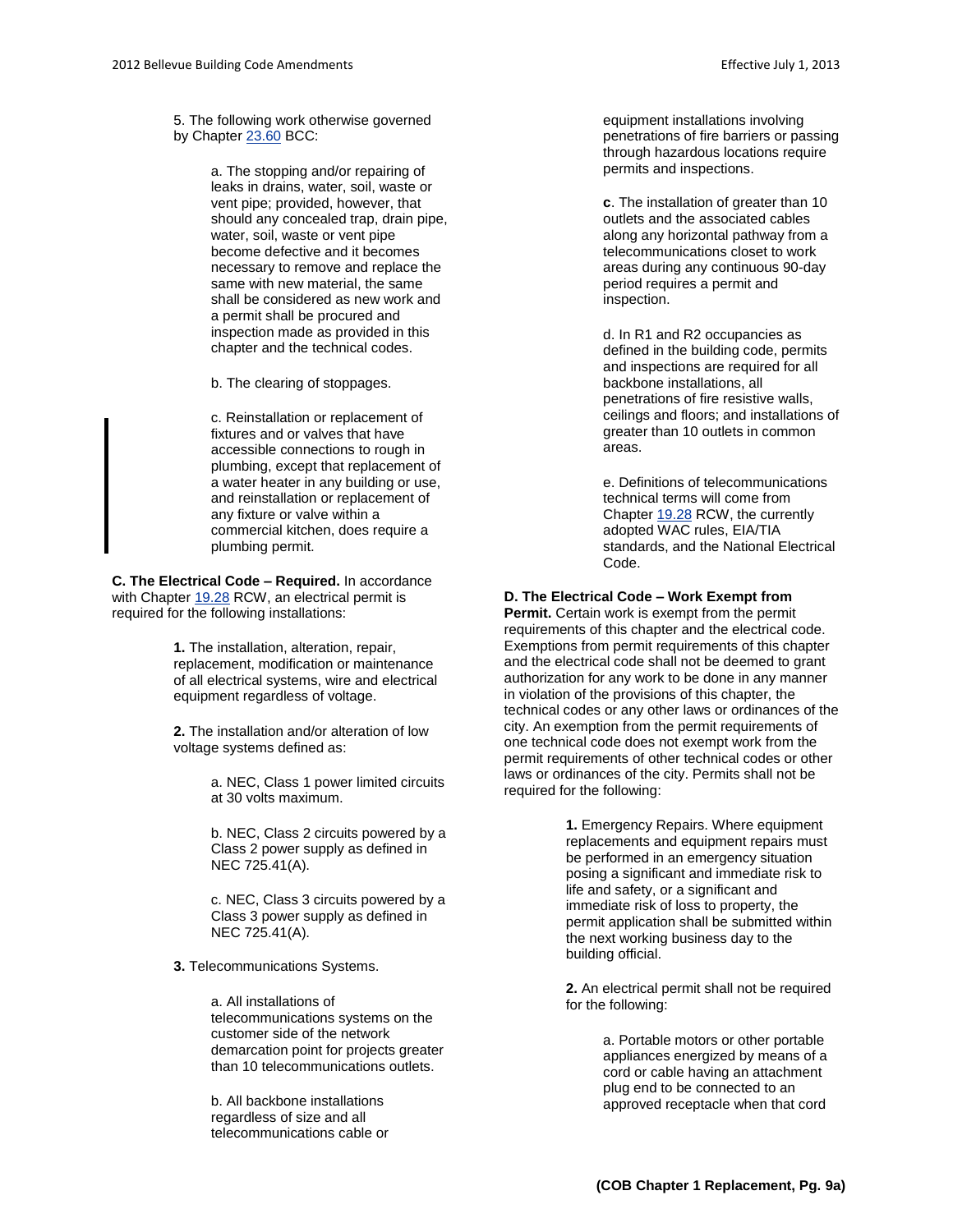or cable is permitted by the National Electrical Code.

b. Repair or replacement of fixed motors, transformers or fixed approved appliances or devices rated 50 amperes or less which are like-inkind in the same location.

c. Temporary decorative lighting, when used for a period not to exceed 45 days and removed at the conclusion of the 45-day period.

d. Repair or replacement of currentcarrying parts of any switch, conductor or control device which are like-in-kind in the same location.

e. Repair or replacement of attachment plug(s) and associated receptacle(s) rated 50 amperes or less which are like-in-kind in the same location.

f. Repair or replacement of any over current device which is like-in-kind in the same location.

g. Repair or replacement of electrodes or transformers of the same size and capacity for signs or gas tube systems.

h. Removal of electrical wiring.

i. Telecommunications Systems.

i. Telecommunications outlet installations within the individual dwelling units of group R1 and R2 occupancies as defined by the building code;

ii. All telecommunications installations within R3 and R4 occupancies as defined in the building code;

iii. The installation or replacement of cord and plug connected telecommunications equipment or for patch cord and jumper cross-connected equipment.

j. Low voltage installation wiring that is not part of a fire/smoke alarm system, where installed within a structure regulated by the International Residential Code,

provided the power is supplied by a listed Class 2 power supply.

k. The installation, alteration or repair of electrical wiring, apparatus or equipment for the generation, transmission, distribution or metering of electrical energy or in the operation of signals for the transmission of intelligence by a public or private utility in the exercise of its function as a serving utility.

l. Induction detection loops described in WA[C 296-46B-300\(](http://www.codepublishing.com/cgi-bin/wac.pl?cite=296-46B-300)2) and used to control gate access devices.

m. Heat cable repair.

n. Travel trailers.

o. Unless specifically noted, the exemptions listed do not include: the replacement of an equipment unit, assembly, or enclosure that contains an exempted component or combination of components (i.e., electrical furnace/heat pumps, industrial milling machine, etc.).

3. Exemption from the permit requirements of this code shall not be deemed to grant authorization for work to be done in violation of the provisions of this code or other laws or ordinances of this jurisdiction.

**E. Application for Permit – General.** To obtain a permit, the applicant shall first file an application therefore in writing on a form furnished by the department for that purpose. Such application shall:

> **1.** Identify and describe the work to be covered by the permit for which application is made.

**2.** Describe the land on which the proposed work is to be done by legal description, street address or similar description that will readily identify and definitely locate the proposed building or work.

**3.** Indicate the use and occupancy for which the proposed work is intended.

**4.** Be accompanied by construction documents and other information as required by the submittal requirements established by the city.

**5.** State the valuation of the proposed work.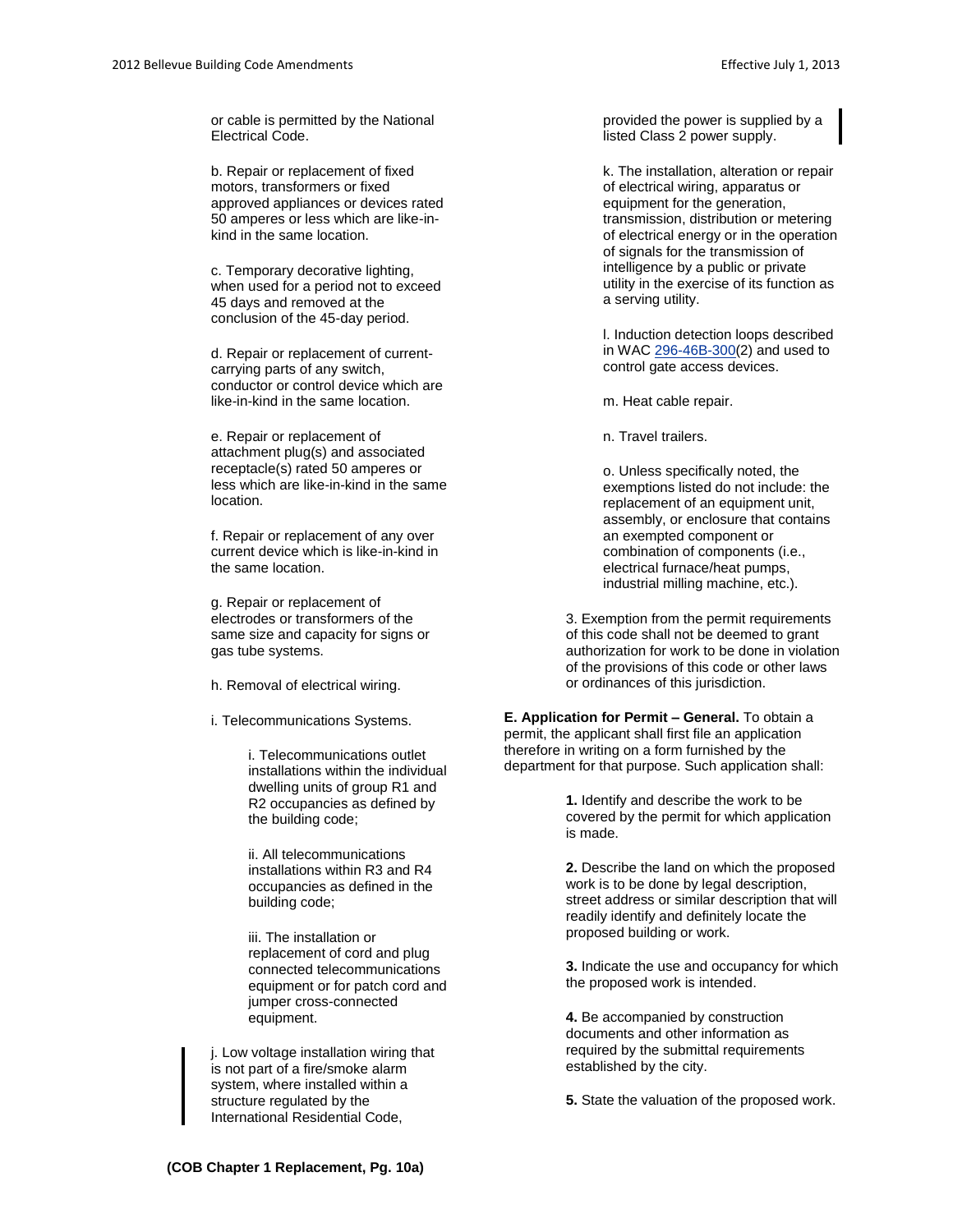**6.** Be signed by the applicant, or the applicant's authorized agent.

**7.** Give such other data and information as required by the building official.

## **F. Application for Permits Governed by Chapter [23.10](http://www.codepublishing.com/wa/bellevue/html/Bellevue23/Bellevue2310.html#23.10) BCC – Other Filings Required.**

1. At the time of filing a building permit application, the applicant shall submit all information required to be submitted, together with any application form and application fee therefor, for any of the following approvals which may be applicable to the proposed project:

> a. Design review, Land Use Code, Part 20.30F;

b. Administrative conditional use permit, Land Use Code, Part 20.30E;

c. Conditional use permit, shorelines conditional use permit, planned unit development, Land Use Code, Parts 20.30B, 20.30C and 20.30D;

d. Variance or shorelines variance, Land Use Code, Parts 20.30G, 20.30H and shorelines substantial development permit, Land Use Code, Part 20.25E;

e. Clearing and grading permit, Chapter [23.76](http://www.codepublishing.com/wa/bellevue/html/Bellevue23/Bellevue2376.html#23.76) BCC.

**2.** No building permit application will be accepted for filing by the building official for any proposed project for which any of the approvals referred to in subsection (A) of this section is required unless the building permit application is accompanied by all information required to be filed for such required approvals.

**3.** The filing of a complete building permit application for a proposed project, which is in compliance with applicable state law and the codes, ordinances and regulations of the city in effect at the time of such filing, shall establish a vested right, if a building permit is issued, to proceed with construction of the proposed project in accordance with such then-existing codes, ordinances and regulations; provided, however, such proposed project may nonetheless be conditioned or denied by the city under the State Environmental Policy Act. For the purpose of this subsection, a "complete building permit application" means an application which

contains all information required to be submitted by any applicable provisions of this chapter and the technical codes, including, but not limited to, all information required to be submitted by subsection (A) of this section.

**4.** No application for design review, administrative conditional use permit, planning commission design review, planned unit development, conditional use permit, variance, shorelines variance, shorelines substantial development permit or a clearing and grading permit shall be accepted by the city for filing unless it is accompanied by a complete building permit application.

## **G. Applications for Permits Governed by Chapter [23.10](http://www.codepublishing.com/wa/bellevue/html/Bellevue23/Bellevue2310.html#23.10) BCC – Optional Method of Obtaining Prior Approvals – Vested Rights.**

1. Notwithstanding the provisions of subsection (F) of this section, an applicant may apply for a design review approval, an administrative conditional use permit, planned unit development approval, a conditional use permit, a shorelines conditional use permit, a variance, a shorelines variance, a shorelines substantial development permit or a clearing and grading permit prior to filing an application for a building permit, upon the following terms and conditions:

> a. The filing of an application for any of the approvals referred to in this chapter, prior to the filing of a valid and complete application for a building permit, shall not establish or create a vested right to proceed with construction of any proposed project in accordance with the codes, ordinances or regulations existing at the time of the filing of such application or at any time thereafter prior to the filing of a valid and complete building permit application.

> b. An applicant who elects to take advantage of the provisions of this section shall be deemed to have specifically acknowledged, by submitting the application for the approvals referred to in subsection (G)(1) of this section, that the acceptance and processing of such application shall in no way establish or create a vested right to proceed with construction of any proposed project in accordance with the codes, ordinances or regulations existing at the time of filing of such application,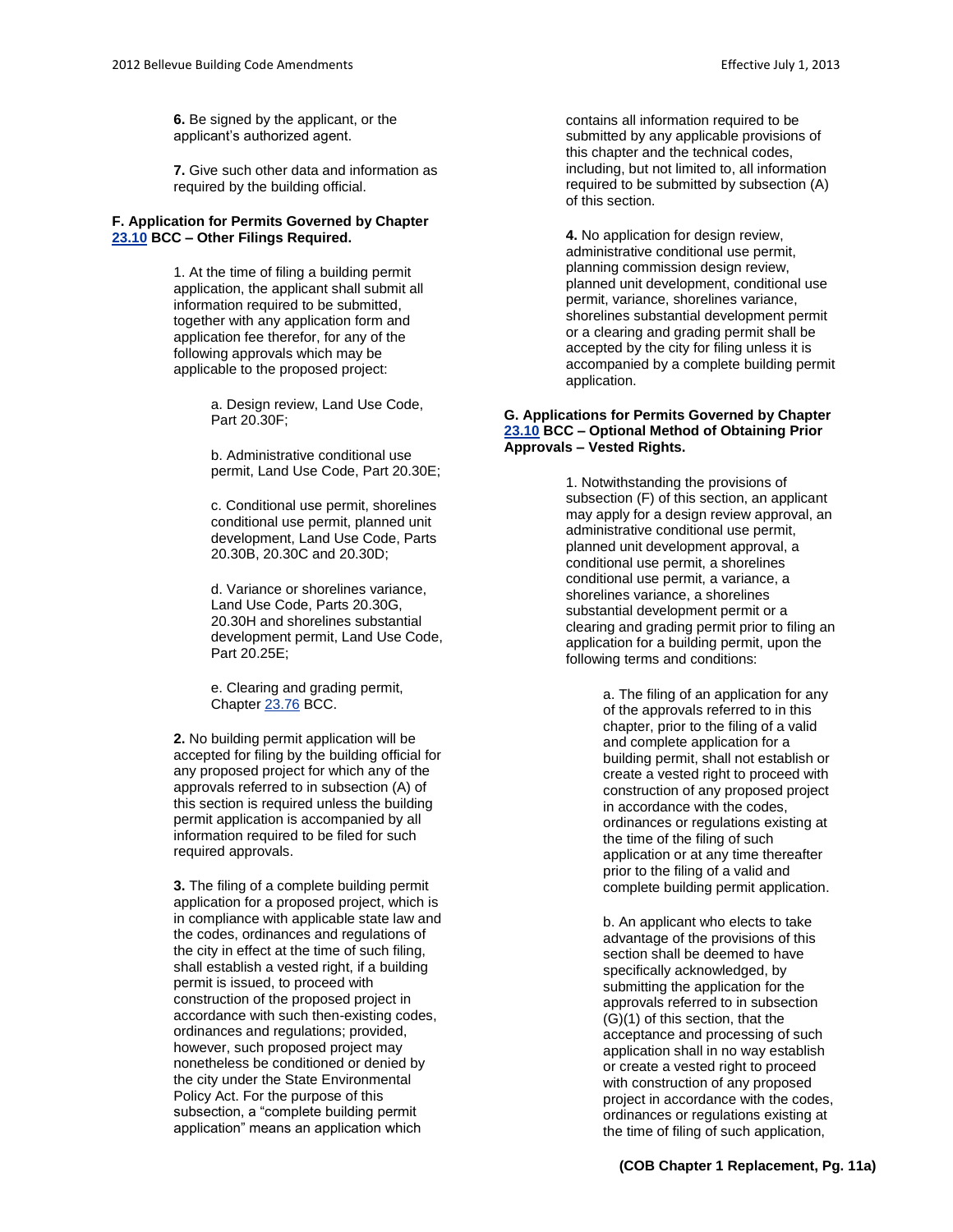or at any time thereafter prior to the filing of a valid and complete building permit application, except as provided in Land Use Code Sectio[n 20.40.500.](http://www.codepublishing.com/wa/bellevue/LUC/BellevueLUC2040.html#20.40.500)

2. An applicant who elects to take advantage of the provisions of this section may at any time elect to file a complete building permit application, notwithstanding that the approval applied for under this section has not previously been obtained.

## **H. Time Limitation of Application.**

**1.** Applications for which no permit is issued within one year following the date of application shall expire by limitation and plans and other data submitted for review may thereafter be returned to the applicant or destroyed in accordance with state law by the building official. The building official may, prior to expiration, extend the time for action by the applicant for a period not exceeding 180 days.

**2.** Applications may be canceled for inactivity if an applicant fails to respond to the department's written request for revisions, corrections, actions or additional information within 90 days of the date of request. The building official may extend the response period beyond 90 days if, within the original 90-day time period, the applicant provides and subsequently adheres to an approved schedule with specific target dates for submitting the full revisions, corrections or other information needed by the department.

**3.** In addition to the extension allowed in subsection (H)(1) of this section, the building official may extend the life of an application if any of the following conditions exist:

> a. Compliance with the State Environmental Policy Act is in progress; or

b. Any other city review is in progress; provided the applicant has submitted a complete response to city requests or the building official determines that unique or unusual circumstances exist that warrant additional time for such response, and the building official determines that the review is proceeding in a timely manner toward final city decision; or

c. Litigation against the city or the applicant is in progress, the outcome of which may affect the validity or the provisions of any permit issued pursuant to such application.

In no event may the building official extend the application for a period of more than 180 days following the conclusion of the applicable condition described in subsection  $(H)(3)(a)$ . (Ord.  $\frac{5937}{9}$  § 4, 2010; Ord. [5572](http://www.bellevuewa.gov/UserFiles/Servers/Server_4779004/file/Ordinances/Ord-5572.pdf) § 2, 2004; Ord. [5528](http://www.bellevuewa.gov/UserFiles/Servers/Server_4779004/file/Ordinances/Ord-5528.pdf) § 2, 2004.)

## **23.05.100 Permit issuance.**

#### **A. Issuance.**

**1.** The application and construction documents filed by an applicant for permit shall be reviewed by the building official. Such plans may be reviewed by other departments of the city to verify compliance with any applicable laws under their jurisdiction. If the building official finds that the work described in an application for a permit and the plans, specifications and other data filed therewith conform to the requirements of this chapter and the technical codes and other pertinent laws and ordinances, and that the fees specified in BC[C 23.05.120](http://www.codepublishing.com/wa/bellevue/html/Bellevue23/Bellevue2305.html#23.05.120) have been paid, and the applicant is the correct person to whom a permit may be issued as defined in this chapter, the building official shall issue a permit therefor to the applicant.

**2.** When a permit is issued when plans are required, the building official shall endorse in writing or stamp the plans and specifications "Approved." Approved construction documents shall not be changed, modified or altered without authorizations from the building official, and all work regulated by this chapter and the technical codes shall be done in accordance with the approved construction documents.

**3.** The building official may issue a permit for the construction of foundations or any other part of a building or structure or building service equipment before the construction documents for the whole building, structure or building service equipment have been submitted or approved, provided adequate information and detailed statements have been filed complying with all pertinent requirements of this chapter and the technical codes. The holder of such partial permit shall proceed at the holder's own risk with the building operation and without assurance that a permit for the entire building, structure or building service will be granted.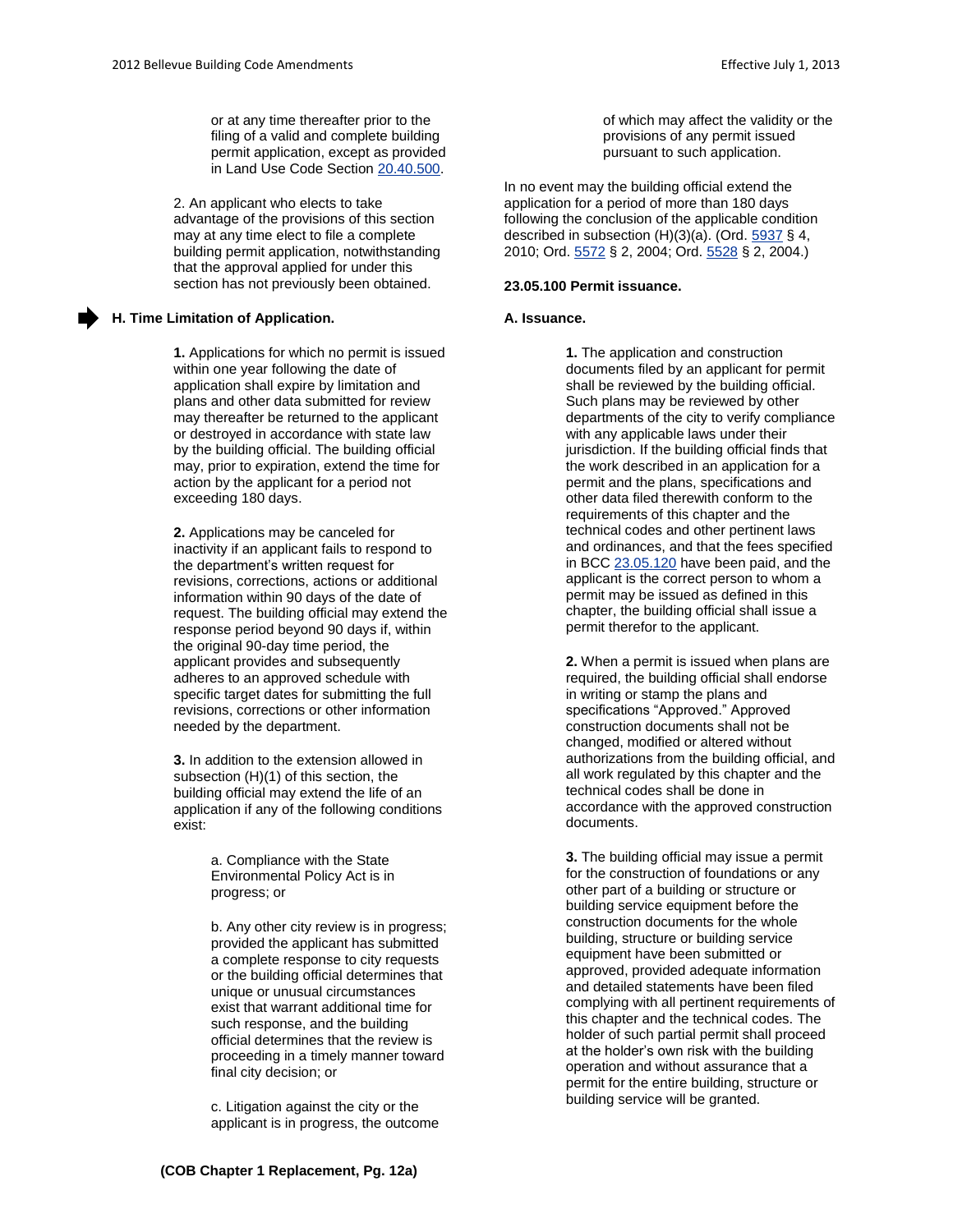**B. To Whom Permit Issued.** Permits shall be issued only to a person, firm or corporation who demonstrates to the satisfaction of the building official that he/she is properly licensed, or exempt, as required by Chapter 18.27 RCW, or for electrical contractors, as required by Chapter 19.28 RCW, now or as hereafter amended, or to a person doing work at his/her own residence or place of business or other property owned by him/her; provided further, no such person, firm or corporation shall employ any unlicensed person, firm or corporation to perform the work authorized by the permit.

**C. Retention of Plans.** One set of approved construction documents shall be retained by the building official for the period required by law, and one set of approved construction documents shall be returned to the applicant and shall be kept on the site of the building or work at all times during which the work authorized thereby is in progress.

**D. Validity of Permit.** The issuance or granting of a permit shall not be construed to be a permit for, or an approval of, any violation of any of the provisions of this chapter or the technical codes or of any other ordinance of the city. Permits presuming to give authority to violate or cancel the provisions of this chapter, the technical codes, or other ordinances of the city shall not be valid. The issuance of a permit based on construction documents and other data shall not prevent the building official from requiring the correction of errors in the construction documents and other data. The building official is also authorized to prevent occupancy or use of a structure which is in violation of this chapter, the technical codes, or of any other ordinances of the city.

# **E. Expiration of Permit.**

1. Every permit issued by the building official under the provisions of this chapter shall expire by limitation and become null and void if the building or work authorized by such permit is not commenced within one year from the date of such permit, or if work authorized by such permit is suspended or abandoned at any time after the work is commenced for a period of 180 days except that the building official may extend single-family permits for an additional period of up to 180 days at his sole discretion.

2. Permits issued under which work is continuously performed and the necessary periodic inspections are made shall be extended beyond the one-year period by the building official for a period of no more than one year. No more than two one-year extensions shall be granted except that the building official may extend single-family permits for an additional period of up to 90 days at his sole discretion.

# **F. Suspension or Revocation.**

1. The building official may revoke or suspend the permit provided for in this section whenever:

> a. The permittee requests such revocation or suspension;

b. The work does not proceed in accordance with the construction documents, as approved, or is not in compliance with the requirements of this section, the technical codes or other city ordinances;

c. Entry upon the property for the purpose of investigation or inspection has been denied;

d. The permittee has made a misrepresentation of a material fact in applying for such permit;

e. The progress of the work indicates that the plan is or will be inadequate to protect the public, the adjoining property, street, utilities in the street, or the work endangers or will endanger the public, the adjoining property, street or utilities in the street;

f. The permit has not been acted upon within the time allowed for extensions pursuant to this section; and

g. The related building permit has expired without renewal, or has been revoked or canceled.

2. Upon suspension or revocation of the permit, all work thereupon shall cease, except as authorized by the building official.

**G. Assurance Device for Permits.** Before issuing any permit provided for in this section, the city may, in the discretion of the building official, require the applicant to execute and file with the city an assurance device pursuant to LU[C 20.40.490](http://www.codepublishing.com/wa/bellevue/LUC/BellevueLUC2040.html#20.40.490) in such reasonable sum and with the securities as the responsible administrative official may specify, conditioned that the applicant will pay any and all damages that may be recovered against the city by any person on account of injury to persons or property occasioned by or in any manner resulting from the issuance of the permit or by reason of any act or thing done pursuant thereto, or from the occupancy or disturbance of any street or sidewalk in the city and also to save and keep the city free from all such damages and costs as may be incurred in defending any such claim, and/or further conditioned that the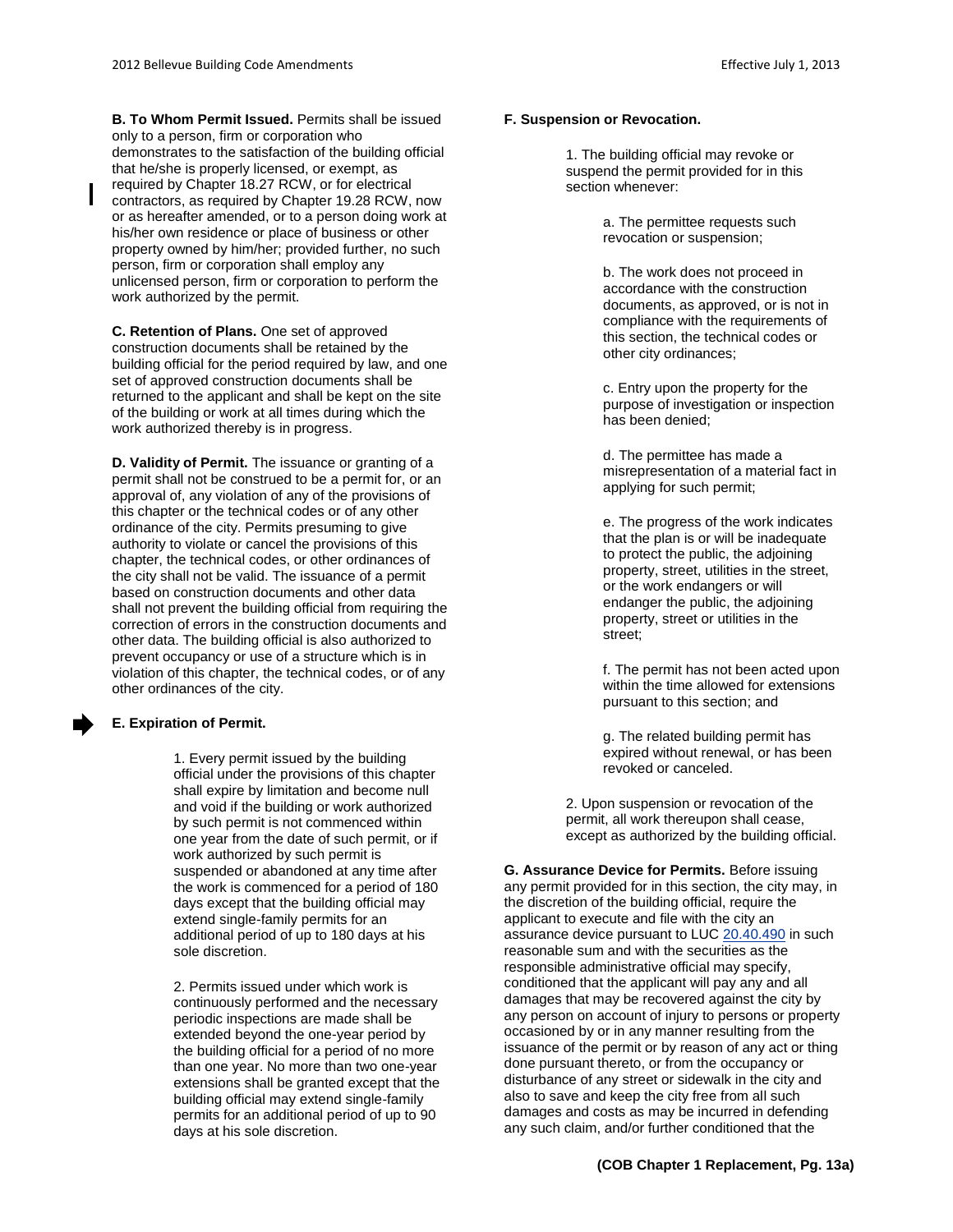applicant will pay to the city the cost of repairing any and all damage which may be done by the applicant or his agents to the streets, utilities or property of the city during or pursuant to the work covered by such permit.

**H. Placement of Permit.** The permit or copy shall be kept on the site of the work until the completion of the project. Approved plans and manufacturer's installation instructions, as required by the technical codes, shall be available on the job site at the time of inspection. (Ord[. 5750](http://www.bellevuewa.gov/UserFiles/Servers/Server_4779004/file/Ordinances/Ord-5750.pdf) § 1, 2007; Ord[. 5528](http://www.bellevuewa.gov/UserFiles/Servers/Server_4779004/file/Ordinances/Ord-5528.pdf) § 2, 2004.)

# **23.05.105 Construction documents.**

# **A. Submittal Documents.**

1. General. Construction documents, special inspection and structural observation programs, and other data and information as required by the submittal requirements established by the city for each permit shall be submitted in one or more sets with each application for a permit. The construction documents shall be prepared by a registered design professional where required by the state of Washington. Where the building official, in his/her discretion, deems necessary, he/she may require additional construction documents for any application, which may be required to be prepared by a registered design professional.

**Exception:** The building official is authorized to waive the submission of construction documents and other data if it is found that the nature of the work applied for is such that review of construction documents is not necessary to obtain compliance with this chapter or the technical codes.

2. Electrical Engineer. Electrical plans for the following installations shall be prepared by, or under the direction of, a consulting electrical engineer registered under Chapter 18.43 RCW and Chapters 246-320, 388-97, and 392-344 WAC. All electrical plans must bear the engineer's stamp and signature.

> a. All educational facilities, hospitals and nursing homes;

b. All services or feeders rated 1,600 amperes or larger;

c. All installations identified in the National Electrical Code requiring engineering supervision;

d. As required by the building official for installations which by their nature are complex, hazardous or pose unique design problems.

## **B. Information on Construction Documents.**

Construction documents and other information required to be provided shall conform to standards and specifications established by the city. Electronic media documents are permitted to be submitted when approved by the building official. Construction documents shall be of sufficient clarity to indicate the location, nature and extent of the work proposed and show in detail that it will conform to the provisions of this chapter, the technical codes and relevant laws, ordinances, rules and regulations, as determined by the building official.

**C. Use of Consultants.** Whenever review of an application requires retention by the city for professional consulting services for other than normal plan review, the applicant shall reimburse the city the cost of such professional consulting services. This fee shall be in addition to the normal plan review and permit fees. The city may require the applicant to deposit an amount with the city estimated in the discretion of the building official to be sufficient to cover anticipated costs to retaining professional consultant services and to ensure reimbursement for such costs.

# **D. Design Professional in Responsible Charge.**

When it is required that documents be prepared by a qualified registered design professional, the building official shall be authorized to require the owner to engage and designate on the building permit application a registered design professional who shall act as the registered design professional in responsible charge. If the circumstances require, the owner shall designate a substitute registered design professional in responsible charge who shall perform the duties required of the original registered design professional in responsible charge. The building official shall be notified in writing by the owner if the registered design professional in responsible charge is changed or is unable to continue to perform the duties. The registered design professional in responsible charge shall be responsible for reviewing and coordinating submittal documents prepared by others, including phased and deferred submittal items, for compatibility with the design of the building. Where structural observation is required by IBC Section 1709, the inspection program shall name the individual or firms who are to perform structural observation and describe the stages of construction at which structural observation is to occur (see also duties specified in IBC Section 1704).

**E. Deferred Submittals.** For the purposes of this section, deferred submittals are defined as those portions of the design that are not submitted at the time of the application and that are to be submitted to the building official within a specified period. Deferral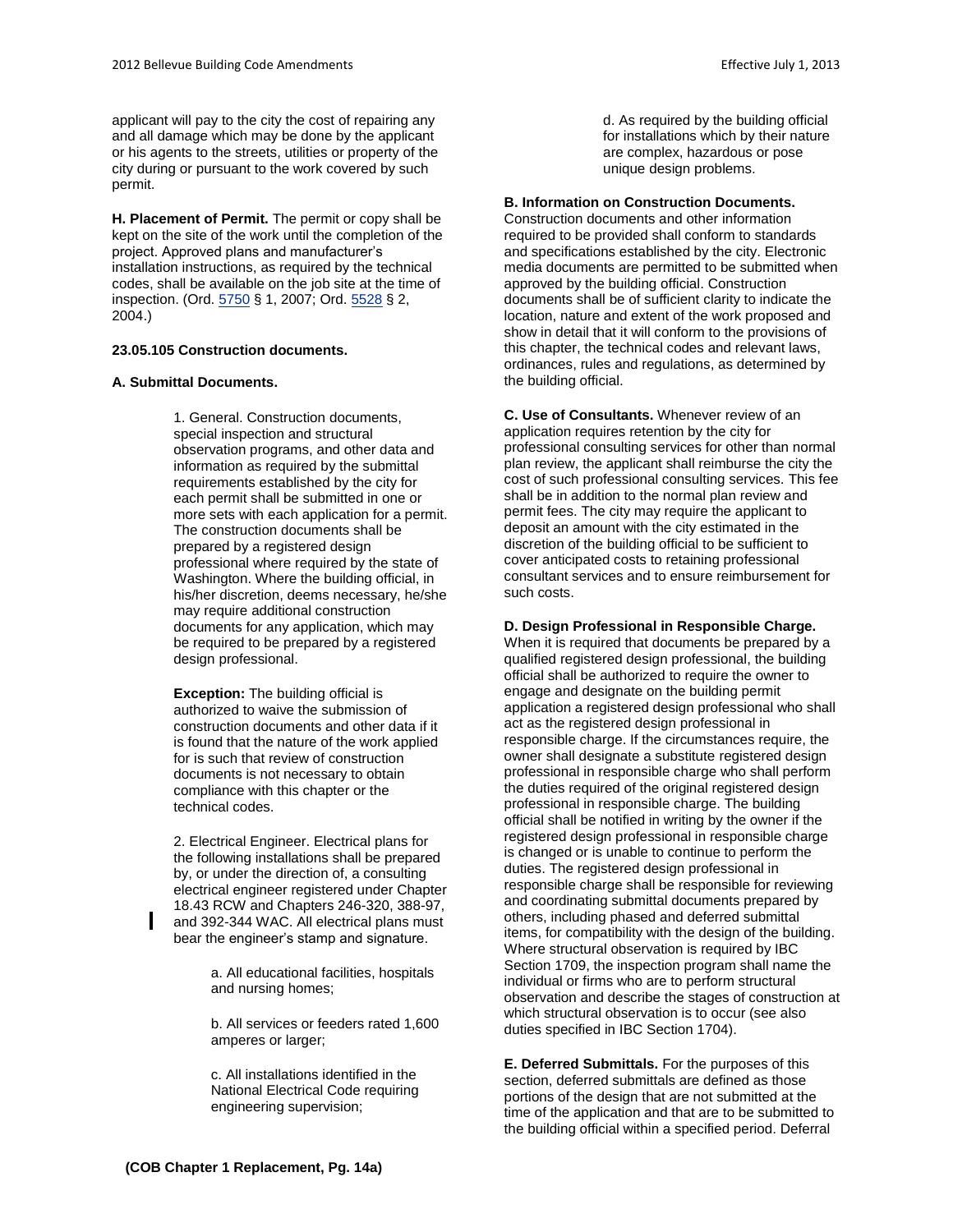of any submittal items shall have the prior approval of the building official. The registered design professional in responsible charge, or the applicant, if no design professional is required, shall list the deferred submittals on the construction documents for review by the building official. Where a design professional is required, documents for deferred submittal items shall be submitted to the registered design professional in responsible charge who shall review them and forward them to the building official with a notation indicating that the deferred submittal documents have been reviewed and been found to be in general conformance to the design of the building. The deferred submittal items shall not be installed until the design and submittal documents have been approved by the building official. The building official is authorized to charge an additional plan review fee to evaluate the deferred submittal under.

**F. Amended Construction Documents.** Work shall be installed in accordance with the approved construction documents, and any changes made during construction that are not in compliance with the approved construction documents shall be resubmitted for approval as an amended set of construction documents. The building official may authorize minor field changes subject to the approval of the field inspector. (Ord[. 5572](http://www.bellevuewa.gov/UserFiles/Servers/Server_4779004/file/Ordinances/Ord-5572.pdf) § 3, 2004; Ord[. 5528](http://www.bellevuewa.gov/UserFiles/Servers/Server_4779004/file/Ordinances/Ord-5528.pdf) § 2, 2004.)

**23.05.110 Temporary structures and uses. A. Temporary Permits – Technical Codes Other Than the Electrical Code.** The building official is authorized to issue a permit for temporary structures and temporary uses. Such permits shall be limited as to time of service, but shall not be permitted for more than 180 days. The building official is authorized to grant extensions for demonstrated cause. Additional permits may be required under the technical codes or other city codes and regulations, including the Land Use Code. All temporary installations allowed under this section shall be made in accordance with the requirements of this chapter and the technical codes; provided, that the building official may permit deviations which will not permit hazards to life or property; and further provided, that whenever such hazards are deemed by the building official to exist, the building official may at once rescind or cancel the permit covering such installation and disconnect, or order the disconnection of, all energy to such equipment.

**B. Temporary Permits – Electrical Code.** If the building official finds that the safety of life and property will not be jeopardized, permits may be issued for temporary electrical installations for use during the construction of buildings or for carnivals, conventions, festivals, fairs, the holding of religious services, temporary lighting of streets, or other approved uses. Permission to use such temporary installation shall not be granted for a greater length of time than 90 days, except that a permit for a temporary installation to be used for constructing of a

building may be issued for the period of construction. Should such temporary lighting be over the street area, the proper authorization for such use of the street must first be obtained. Additional permits may be required under the technical codes or other city codes and regulations, including the Land Use Code. All temporary electrical installations allowed under this section shall be made in accordance with the requirements of this chapter and the technical codes; provided, that the building official may permit deviations which will not permit hazards to life or property; and further provided, that whenever such hazards are deemed by the building official to exist, the building official may at once rescind or cancel the permit covering such installation and disconnect, or order the disconnection of all energy to such equipment.

**C.** For temporary electrical installations, the city will consider a permit applicant to be the owner per RCW [19.28.261](http://www.codepublishing.com/cgi-bin/rcw.pl?cite=19.28.261) under the following conditions. Any person, firm, partnership, corporation, or other entity registered as a general contractor under Chapter [18.27](http://www.codepublishing.com/cgi-bin/rcw.pl?cite=18.27) RCW will be permitted to install a single electrical service per address for the purposes of temporary power during the construction phase of a project, when all of the following conditions are met:

> 1. The installation is limited to the mounting and bracing of a pre-assembled pole or pedestal mounted service, the installation of a ground rod or ground plate, and the connection of the grounding electrode conductor to the ground rod or plate;

2. The total service size does not exceed 200 amperes, 250 volts nominal;

3. The service supplies no feeders;

4. Branch circuits not exceeding 50 amperes each are permitted, provided such branch circuits supply only receptacles that are either part of the service equipment or are mounted on the same pole;

5. The general contractor owns the electrical equipment;

6. The general contractor has been hired by the property owner as the general contractor for the project; and

7. The general contractor must purchase an electrical work permit for the temporary service, request inspection, and obtain approval prior to energizing the service.

**D. Conformance.** Temporary structures and uses shall conform to the structural strength, fire safety, means of egress, accessibility, light, ventilation and sanitary requirements of this chapter and the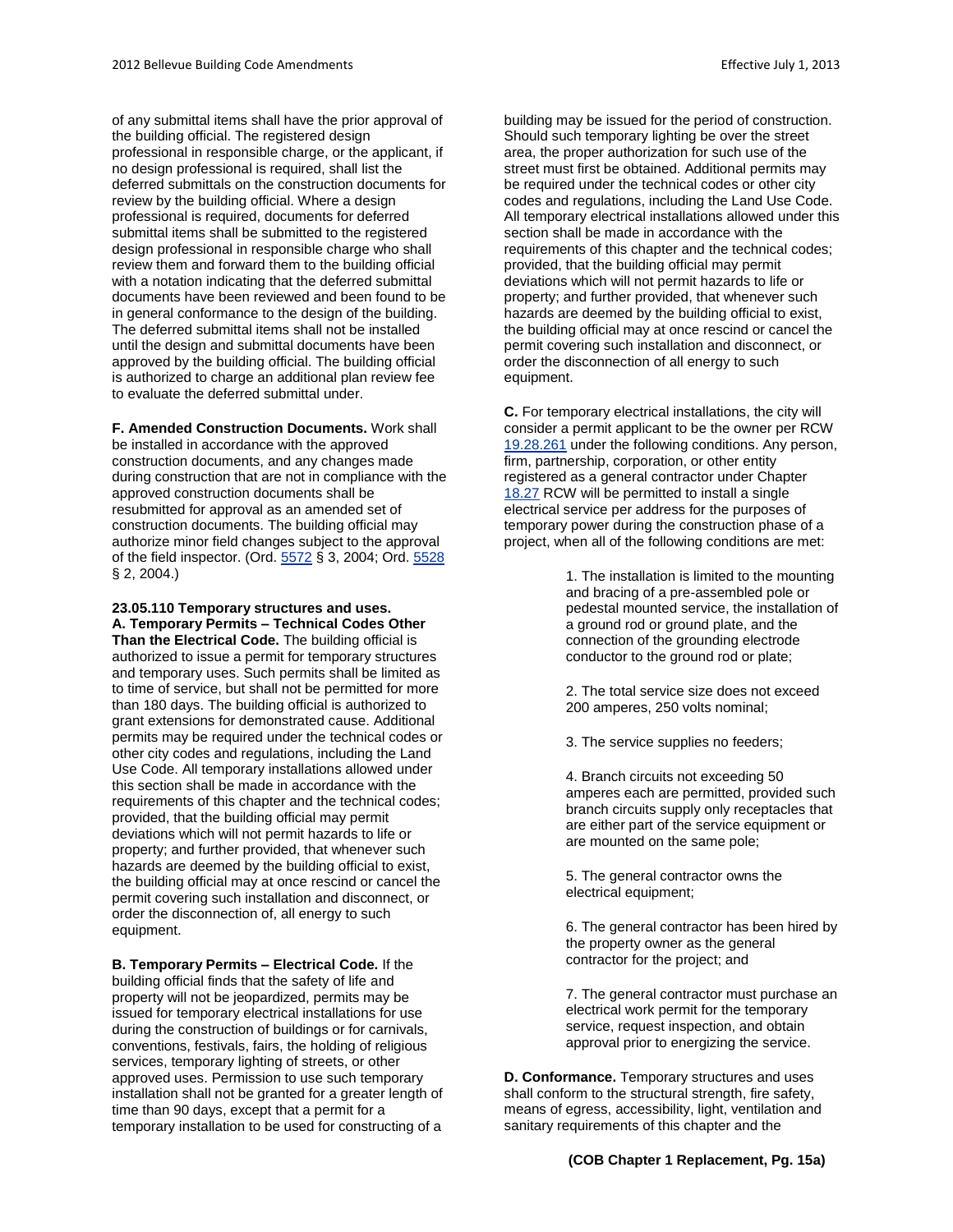technical codes as necessary to ensure the public health, safety and general welfare.

**E. Termination of Approval.** The building official is authorized to terminate any temporary permit issued under this section and to order the activity, use or structure authorized under the permit to be discontinued. (Ord[. 5937](http://www.bellevuewa.gov/UserFiles/Servers/Server_4779004/file/Ordinances/Ord-5937.pdf) § 5, 2010; Ord[. 5528](http://www.bellevuewa.gov/UserFiles/Servers/Server_4779004/file/Ordinances/Ord-5528.pdf) § 2, 2004.)

# **23.05.120 Fees.**

The fee for each permit shall be as set forth in the fee ordinance, as now or hereafter amended. (Ord. [5528](http://www.bellevuewa.gov/UserFiles/Servers/Server_4779004/file/Ordinances/Ord-5528.pdf) § 2, 2004.)

# **23.05.130 Inspections.**

**A. General.** Construction or work for which a permit is required shall be subject to inspection by the building official and such construction or work shall remain accessible and exposed for inspection purposes until approved. Approval as a result of an inspection shall not be construed to be an approval of a violation of the provisions of this chapter, the technical codes, or of other ordinances of the city. Inspections presuming to give authority to violate or cancel the provisions of this chapter, the technical codes, or of other ordinances of the city shall not be valid. It shall be the duty of the permit applicant to cause the work to remain accessible and exposed for inspection purposes. Neither the building official nor the city shall be liable for expense entailed in the removal or replacement of any material required to allow inspection. When the installation of an electrical system is complete, an additional and final inspection shall be made. Electrical systems and equipment regulated by the National Electrical Code shall not be connected to the energy source until authorized by the building official.

**B. Preliminary Inspections.** Before issuing a permit, the building official is authorized to examine or cause to be examined buildings, structures and sites for which an application has been filed.

**C. Required Inspections.** The building official, upon notification, shall make the following inspections:

> 1. Footing and Foundation Inspection. Footing and foundation inspections shall be made after excavations for footings are complete and any required reinforcing steel is in place. For concrete foundations, any required forms shall be in place prior to inspection. Materials for the foundation shall be on the job, except where concrete is ready-mixed in accordance with ASTM C 94, the concrete need not be on the job.

2. Electrical Underground. Underground inspection shall be made after trenches or ditches are excavated and bedded, piping and conductors are installed, and before

backfill is installed. Where excavated soil contains rocks, broken concrete, frozen chunks and other rubble that would damage or break the raceway, cable or conductors, or where corrosive action will occur, protection shall be provided in the form of granular or selected material, approved running boards, sleeves or other means.

3. Concrete Slab and Under-Floor Inspection. Concrete slab and under-floor inspections shall be made after in-slab or under-floor reinforcing steel and building service equipment, conduit, slab insulation, piping accessories and other ancillary equipment items are in place, but before any concrete is placed or floor sheathing installed, including the subfloor.

4. Lowest Floor Elevation. In flood hazard areas, upon placement of the lowest floor, including the basement, and prior to further vertical construction, the elevation certification required in IBC Section 1612.5 or IRC Section R323 shall be submitted to the building official.

5. Exterior Wall Sheathing Inspection. Exterior wall sheathing shall be inspected after all wall framing is complete, strapping and nailing is properly installed but prior to being covered.

6. Roof Sheathing Inspection. Roof sheathing shall be inspected after all roof framing is complete. No roof coverings shall be installed until inspections are made and approved.

7. IMC/UPC/GAS/NEC Rough-in Inspection. Rough-in mechanical, gas piping, plumbing and electrical shall be inspected when the rough-in work is complete and, if required, under test. No connections to primary utilities shall be made until the rough-in work is inspected and approved. Electrical rough-in inspection shall be made after the roof, framing, fireblocking and bracing are in place and all wiring and other components to be concealed are complete, and prior to the installation of wall or ceiling membranes. All required equipment grounding conductors installed in concealed cable or flexible conduit systems must be completely installed and made up at the time of the rough-in cover inspection.

**Exception:** Ground-source heat pump loop systems tested in accordance with Section 1208.1.1 shall be permitted to be backfilled prior to inspection.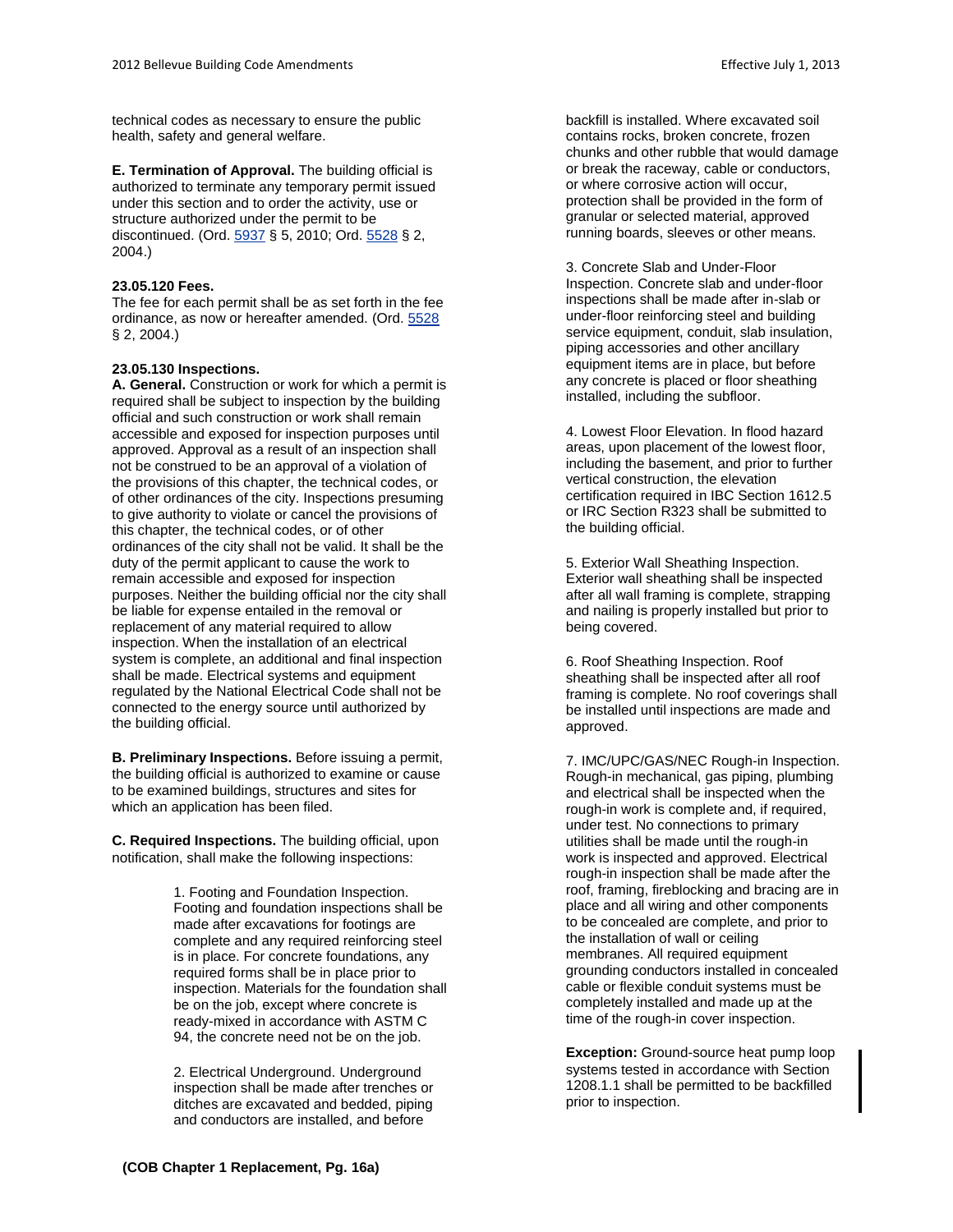8. Frame Inspection. Framing inspections shall be made after the roof deck or sheathing, all framing, fire blocking and bracing are in place and pipes, chimneys and vents to be concealed are complete and the rough electrical, plumbing, heating wires, pipes and ducts are approved.

9. Lath Inspection and Gypsum Board Inspection. Lath and gypsum board inspections shall be made after lathing and gypsum board, interior and exterior, are in place, but before any plastering is applied or gypsum board joints and fasteners are taped and finished.

Exception: Gypsum board that is not part of a fire-resistance rated assembly or a shear assembly.

10. Fire-Resistant Penetration Inspections. Protection of joints and penetrations in fireresistance-rated assemblies shall not be concealed from view until inspected and approved.

11. Energy Efficiency Inspection.

12. Electrical. The building official may

a. Envelope.

i. Wall Insulation Inspection. To be made after all wall insulation and air vapor retarder sheet or film materials are in place, but before any wall covering is placed.

ii. Glazing Inspection. To be made after glazing materials are installed in the building.

iii. Exterior Roofing Insulation. To be made after the installation of the roof insulation, but before concealment.

iv. Slab/Floor Insulation. To be made after the installation of the slab/floor insulation, but before concealment.

b. Mechanical.

i. Mechanical Equipment Efficiency and Economizer. To be made after all equipment and controls required by this chapter and the technical codes are installed and prior to the

concealment of such equipment or controls.

ii. Mechanical Pipe and Duct Insulation. To be made after all pipe and duct insulation is in place, but before concealment.

c. Lighting and Motors.

i. Lighting Equipment and Controls. To be made after the installation of all lighting equipment and controls required by this chapter and the technical codes, but before concealment of the lighting equipment.

ii. Motor Inspections. To be made after installation of all equipment covered by the energy code, but before concealment.

require special inspection of equipment or wiring methods under the following conditions:

> a. Where the installation requires special training, equipment, expertise, or knowledge;

> b. Where there is insufficient evidence of compliance with the provisions of this code;

c. Where the material or method does not conform to the requirements of this code; or

d. To substantiate claims for alternative materials or methods.

Where such special inspection is required, it shall be performed by an accredited electrical products testing laboratory approved by the state of Washington under WAC [296-46B-999](http://www.codepublishing.com/cgi-bin/wac.pl?cite=296-46B-999) and acceptable to the building official. The special inspection person/agency shall be designated and approved prior to beginning the installation of wiring or equipment. A written report from the designated special inspection agency indicating that the installation conforms to the appropriate codes and standards shall be received by the building official prior to that installation being approved. All costs for such testing and reporting shall be the responsibility of the permit holder.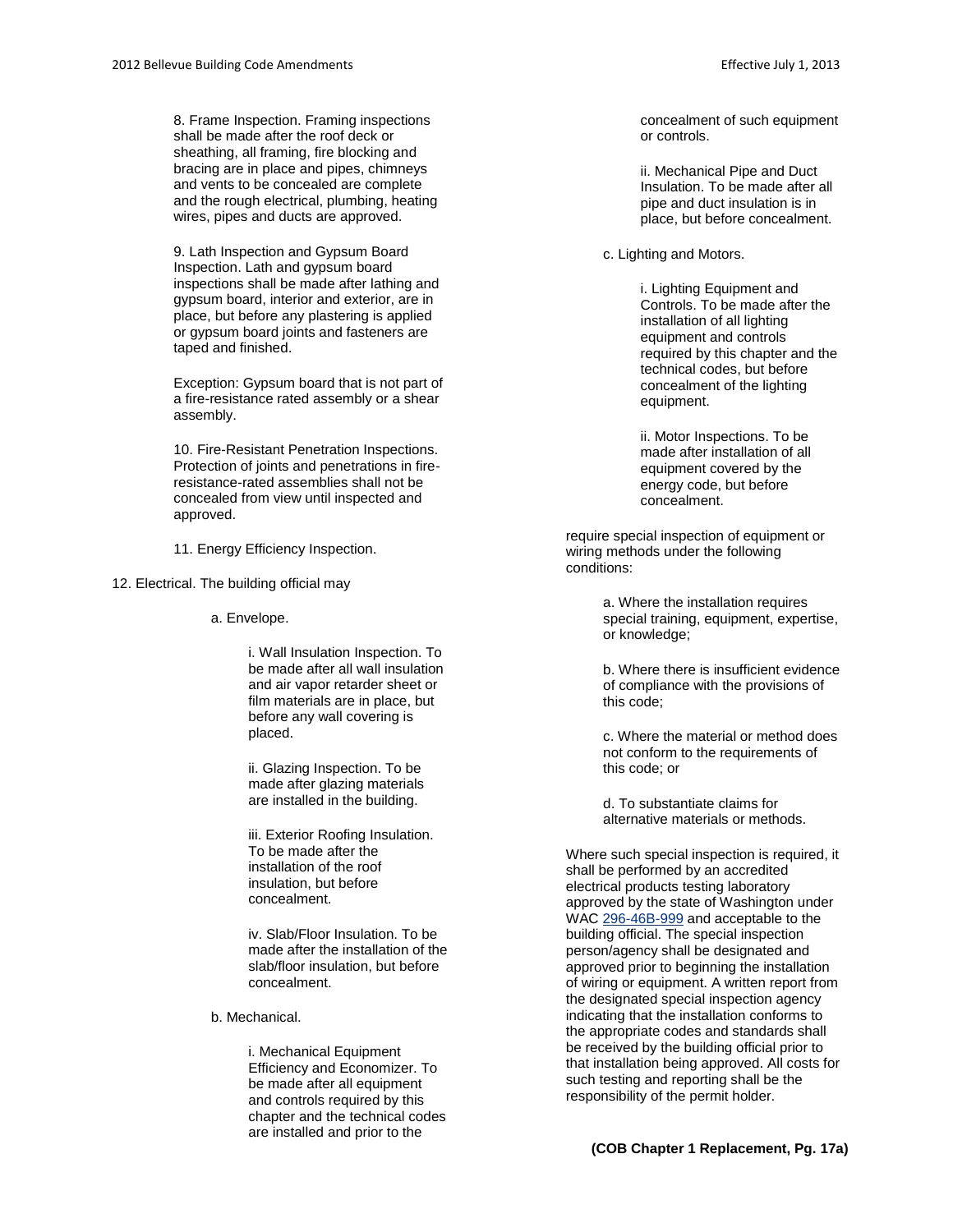13. Final Inspection. The final inspection shall be made after all work required by the permit is completed.

**D. Reinspection.** The building official may require a structure or portions of work to be re-inspected. A reinspection fee may be assessed for each inspection or reinspection when such portion of work for which inspection is called is not complete, when corrections called for are not made, when the approved plans and permit are not on site, or when the building is not accessible.

**E. Other Inspections.** In addition to the inspections specified above, the building official is authorized to make or require other inspections of any construction work to ascertain compliance with the provisions of this chapter, the technical codes and other laws that are enforced by the department of building safety.

**F. Special Inspections.** In addition to the inspections specified above, the building official is authorized to make or require special inspections for any type of work related to the technical codes by an approved agency at no cost to the city.

**G. Final Inspection.** The final inspection shall be made after all work required by the building permit is completed.

**H. Inspection Agencies.** The building official is authorized to accept reports of approved inspection agencies, provided such agencies satisfy the requirements as to qualifications and reliability.

**I. Inspection Requests.** It shall be the duty of the permit holder or their duly authorized agent to notify the building official when work is ready for inspection. It shall be the duty of the permit holder to provide access to and means for inspections of such work that are required by this chapter and the technical codes.

**J. Approval Required.** Work shall not be done beyond the point indicated in each successive inspection without first obtaining the approval of the building official. The building official, upon notification, shall make the requested inspections and shall either indicate the portion of the construction that is satisfactory as completed, or notify the permit holder or his or her agent wherein the same fails to comply with this chapter and the technical codes. Any portions that do not comply shall be corrected and such portion shall not be covered or concealed until authorized by the building official. (Ord[. 5937](http://www.bellevuewa.gov/UserFiles/Servers/Server_4779004/file/Ordinances/Ord-5937.pdf) § 6, 2010; Ord. [5528](http://www.bellevuewa.gov/UserFiles/Servers/Server_4779004/file/Ordinances/Ord-5528.pdf) § 2, 2004.)

# **23.05.140 Certificate of occupancy.**

**A. Use and Occupancy.** No building or structure shall be used or occupied, and no change in the existing occupancy classification of a building or

structure or portion thereof shall be made until the building official has issued a certificate of occupancy therefor as provided herein. Issuance of a certificate of occupancy shall not be construed as an approval of a violation of the provisions of this chapter, the technical codes, or of other ordinances of the city. Certificates presuming to give authority to violate or cancel the provisions of this chapter, the technical codes or other ordinances of the city shall not be valid.

**B. Certificate Issued.** After the building official inspects the building or structure and finds no violations of the provisions of this chapter, the technical codes, or other laws that are enforced by the city, and finds compliance with the terms of all applicable permits, the building official shall issue a certificate of occupancy that contains the following:

- 1. The building permit number.
- 2. The address of the structure.
- 3. The name and address of the owner.

4. A description of that portion of the structure for which the certificate is issued.

5. A statement that the described portion of the structure has been inspected for compliance with the requirements of this chapter and the technical codes for the occupancy and division of occupancy and the use for which the proposed occupancy is classified.

6. The name of the building official.

7. The edition of the technical code under which the permit was issued.

8. The use and occupancy, in accordance with the provisions of Chapter 3 of the International Building Code.

9. The type of construction as defined in Chapter 6 of the International Building Code.

10**.** The design occupant load.

11. If an automatic sprinkler system is provided, whether the sprinkler system is required.

12. Any special stipulations and conditions of the permit.

**C. Temporary or Phased Occupancy.** The building official is authorized to issue a temporary or phased certificate of occupancy before the completion of the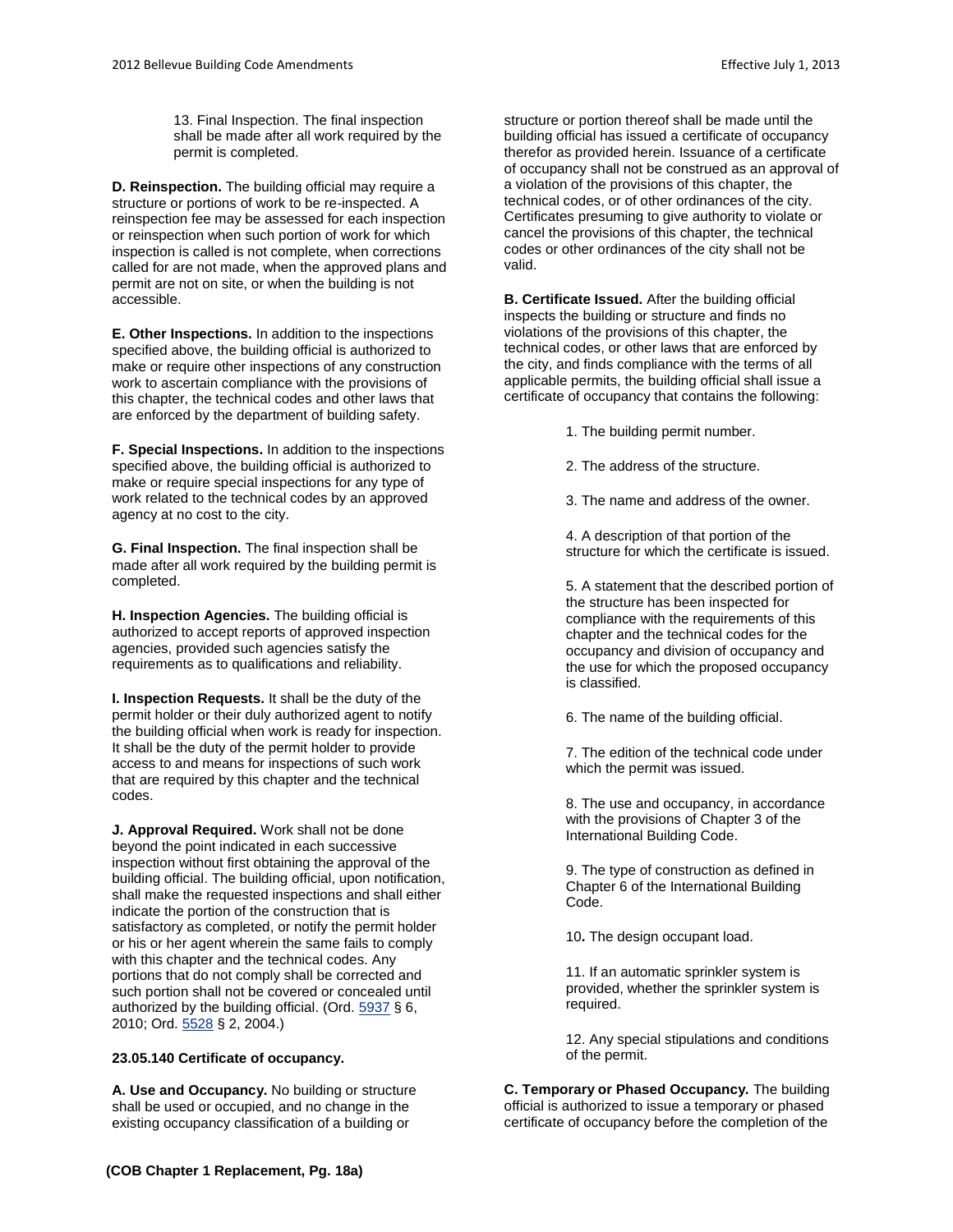entire work covered by the permit; provided, that such portion or portions shall be occupied safely. The building official is authorized to require, in addition to the completion of life safety building components, any or all accessibility components. The building official shall set a time period during which the temporary or phased certificate of occupancy is valid. The building official is authorized to require that a performance bond or other assurance device be posted with the city which shall be refundable upon inspection, final approval and a request in writing for the refund. It shall be the duty of the applicant to request the refund.

**D. Revocation.** The building official is authorized to, in writing, suspend or revoke a certificate of occupancy issued under the provisions of this chapter wherever the certificate is issued in error, or on the basis of incorrect information supplied, or where it is determined that the building or structure or portion thereof is in violation of any ordinance or regulation or any of the provisions of this chapter or the technical codes. (Ord. [5528](http://www.bellevuewa.gov/UserFiles/Servers/Server_4779004/file/Ordinances/Ord-5528.pdf) § 2, 2004.)

# **23.05.150 Service utilities.**

**A. Connection of Service Utilities.** No person shall make connections from a utility, source of energy, fuel or power to any building or system that is regulated by this chapter and the technical codes for which a permit is required, until approved by the building official.

**B. Temporary Connection.** The building official shall have the authority to authorize the temporary connection of the building or system to the utility source of energy, fuel or power.

**C. Authority to Disconnect Service Utilities.** The building official shall have the authority to authorize disconnection of utility service to the building, structure or building service equipment regulated by this chapter and the technical codes in case of emergency where necessary to eliminate an immediate hazard to life or property, or when such utility connection has been made without the required approval. The building official shall notify the serving utility, and wherever possible the owner and occupant of the building, structure or building service equipment of the decision to disconnect prior to taking such action. If not notified prior to disconnecting, the owner or occupant of the building, structure or building service equipment shall be notified in writing as soon as practical thereafter. (Ord[. 5528](http://www.bellevuewa.gov/UserFiles/Servers/Server_4779004/file/Ordinances/Ord-5528.pdf) § 2, 2004.)

# **23.05.160 Hearing examiner.**

Pursuant to Chapter [3.68](http://www.codepublishing.com/wa/bellevue/html/Bellevue03/Bellevue0368.html#3.68) BCC the hearing examiner shall hear and decide appeals of interpretations of the technical codes made by the building official, as provided in Chapter [3.68](http://www.codepublishing.com/wa/bellevue/html/Bellevue03/Bellevue0368.html#3.68) BCC; provided, however, that appeals of interpretations made by the building official in proceedings authorized under Chapte[r 1.18](http://www.codepublishing.com/wa/bellevue/html/Bellevue01/Bellevue0118.html#1.18) BCC shall be heard simultaneously with the underlying action before the hearing examiner

presiding over the proceeding. (Ord. [5750](http://www.bellevuewa.gov/UserFiles/Servers/Server_4779004/file/Ordinances/Ord-5750.pdf) § 2, 2007; Ord. [5528](http://www.bellevuewa.gov/UserFiles/Servers/Server_4779004/file/Ordinances/Ord-5528.pdf) § 2, 2004.)

# **23.05.170 Violations.**

**A. Unlawful Acts.** It shall be unlawful for any person to erect, construct, alter, extend, repair, move, remove, demolish or occupy any building, structure or equipment regulated by this chapter or the technical codes, or cause same to be done, in conflict with or in violation of any of the provisions of this chapter or the technical codes.

**B. Civil Violation.** Any violation of any of the provisions of this chapter or of the technical codes constitutes a civil violation as provided for in Chapter [1.18](http://www.codepublishing.com/wa/bellevue/html/Bellevue01/Bellevue0118.html#1.18) BCC, for which a monetary penalty may be imposed as provided therein.

**C. Criminal Penalty**. In addition to or as an alternative to any other penalty provided in this chapter or by law, any person who violates any of the provisions of this chapter or the technical codes shall be guilty of a misdemeanor and upon conviction shall be punished as provided in Chapte[r 10.92](http://www.codepublishing.com/wa/bellevue/html/Bellevue10/Bellevue1092.html#10.92) BCC.

**D. Separate Offense.** Each day or portion thereof upon which a violation occurs constitutes a separate offense for purposes of subsections (B) and (C) of this section.

**E. Destruction of Notice**. It shall be unlawful for any person to remove, mutilate, destroy or conceal any notice issued and posted by the building official pursuant to the provisions of this chapter or the technical codes. (Ord. [5528](http://www.bellevuewa.gov/UserFiles/Servers/Server_4779004/file/Ordinances/Ord-5528.pdf) § 2, 2004.)

# **23.05.180 Stop work order.**

**A. Authority.** Whenever the building official finds any work being performed in a manner contrary to the provisions of this chapter, the technical codes, or other pertinent laws or ordinances implemented through the enforcement of this chapter or the technical codes, or in a manner that violates the terms and conditions of any permit issued by the city, the building official is authorized to issue a stop work order.

**B. Issuance.** The stop work order shall be in writing and shall be given to the owner of the property involved, or to the owner's agent, or to the person doing the work. If, with reasonable diligence the stop work order cannot be given to any such person, the stop work order may be posted on the site. Upon issuance of a stop work order, the cited work shall immediately cease. The stop work order shall state the reason for the order, and the conditions under which the cited work will be permitted to resume.

**C. Investigation Fee.** The building official is authorized to assess a special investigation fee for the issuance of a stop work order.